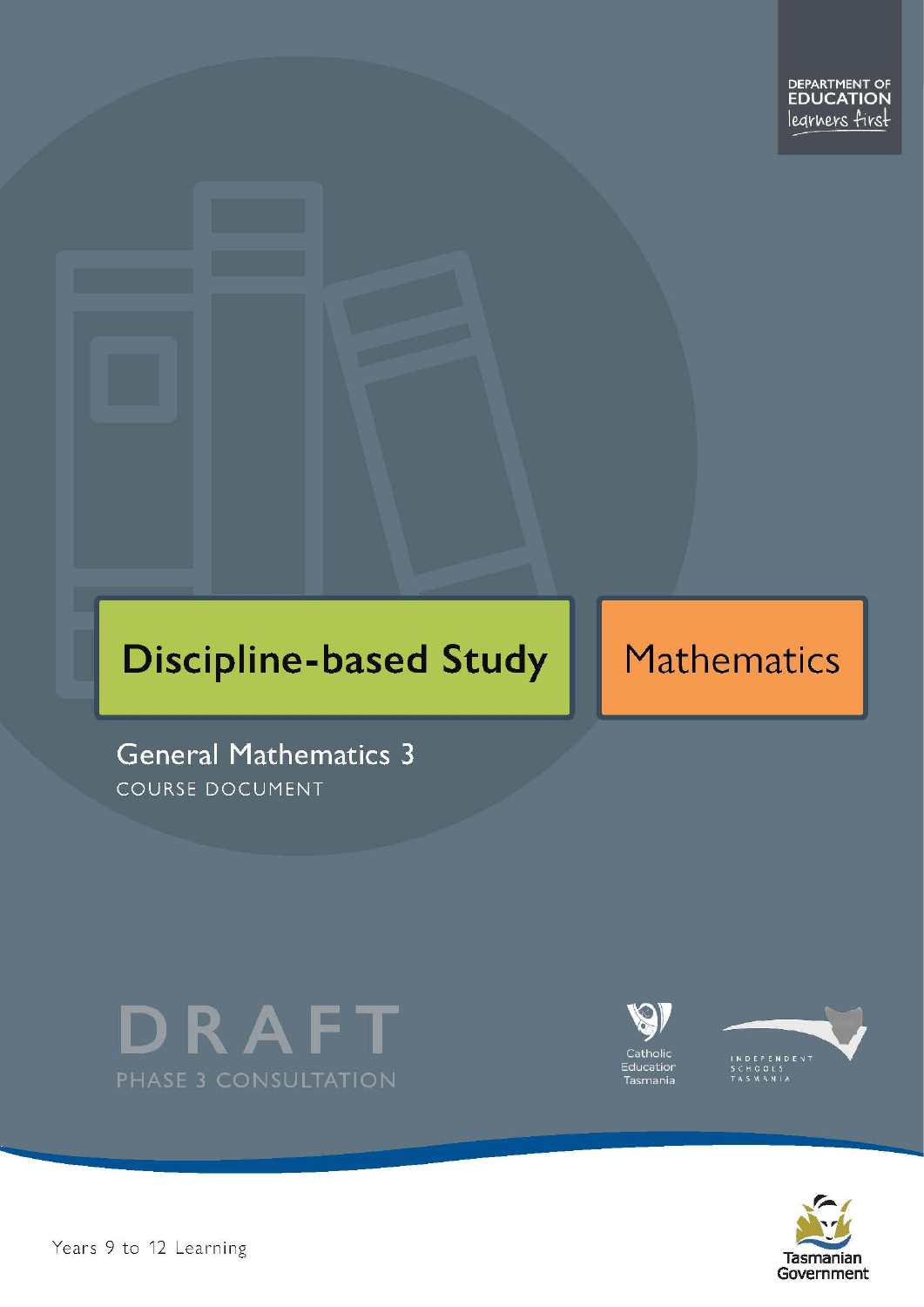# Table of Contents

Phase 3 Consultation Draft Published: March 2021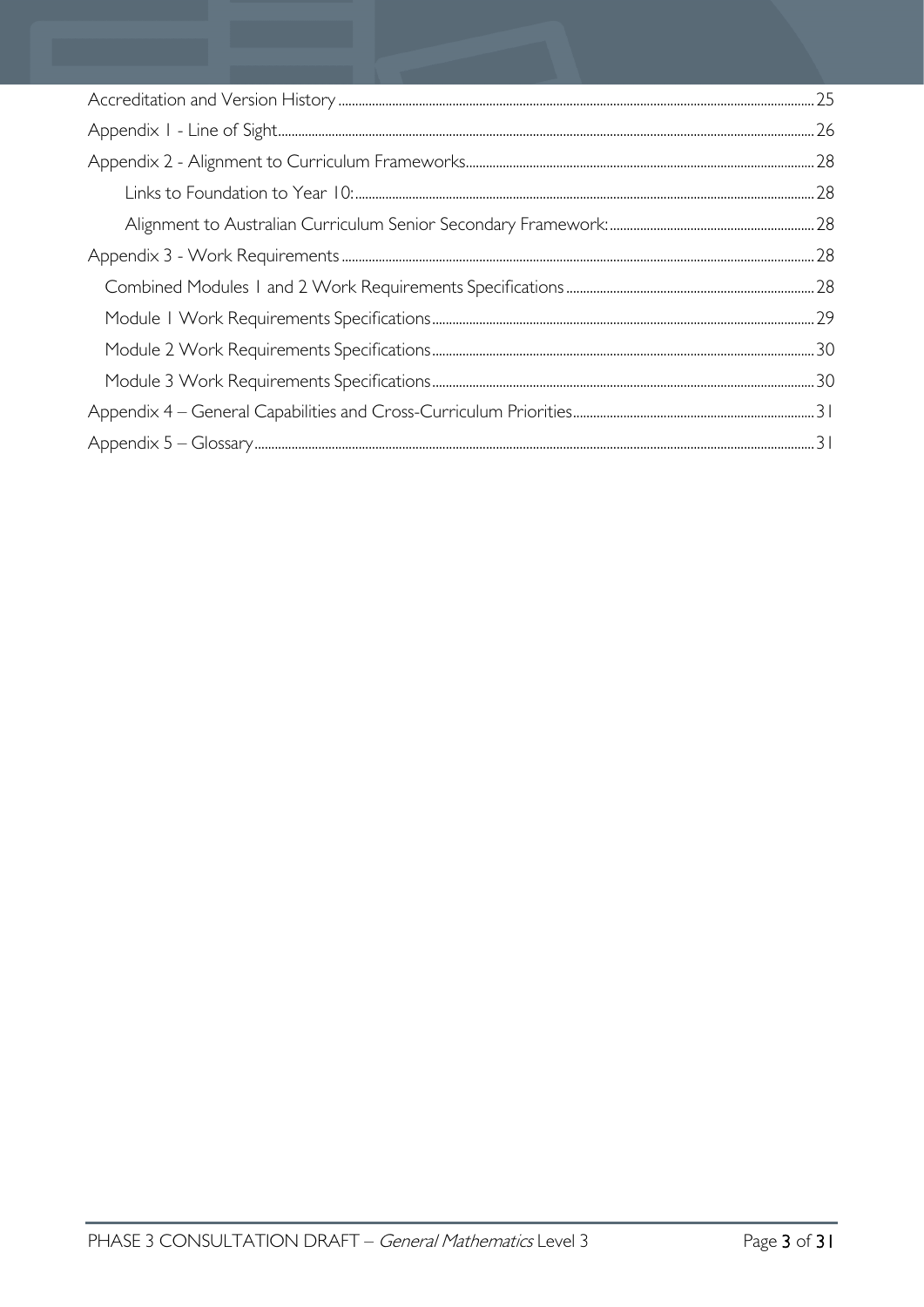# <span id="page-3-0"></span>General Mathematics, 150 hours – Level 3

This course is the Level 3 component of the General Mathematics program.

# <span id="page-3-1"></span>Aims

The purpose of Years 9 to 12 [Education](https://publicdocumentcentre.education.tas.gov.au/library/Shared%20Documents/Years-9-to-12-Education-Framework.pdf) is to enable all students to achieve their potential through Years 9 to 12 and beyond in further study, training or employment.

Years 9 to 12 Education enables: Personal Empowerment, Cultural Transmission, Preparation for Citizenship and Preparation for Work.

This course supports the principles of Access, Agency, Excellence, Balance, Support and Achievement as part of a range of programs that enables students to access a diverse and highly flexible range of learning opportunities suited to their level of readiness, interests and aspirations.

Courses aligned to the Years 9 to 12 Curriculum [Framework](https://publicdocumentcentre.education.tas.gov.au/library/Shared%20Documents/Education%209-12%20Frameworks%20A3%20WEB%20POSTER.pdf) belong to one of the five focus areas of Discipline-based Study, Transdisciplinary Projects, Professional Studies, Work-based Learning and Personal Futures.

General Mathematics Level 3 is a Discipline-based Study course.

# <span id="page-3-2"></span>Focus Area – Discipline-based Study

Discipline-based Study includes content, core concepts and big ideas; enabling deep knowledge and understanding of the content and the application of what is learned. Students consider accepted key disciplinary knowledge, apply distinctive ways of thinking and become increasingly independent learners. They use methodologies specific to the discipline to explore and strengthen their understanding of key concepts and develop deep knowledge, skills and understanding.

Discipline-based Study courses have three key features that guide teaching and learning:

- specialist knowledge
- theories and concepts and
- methodology and terminology.

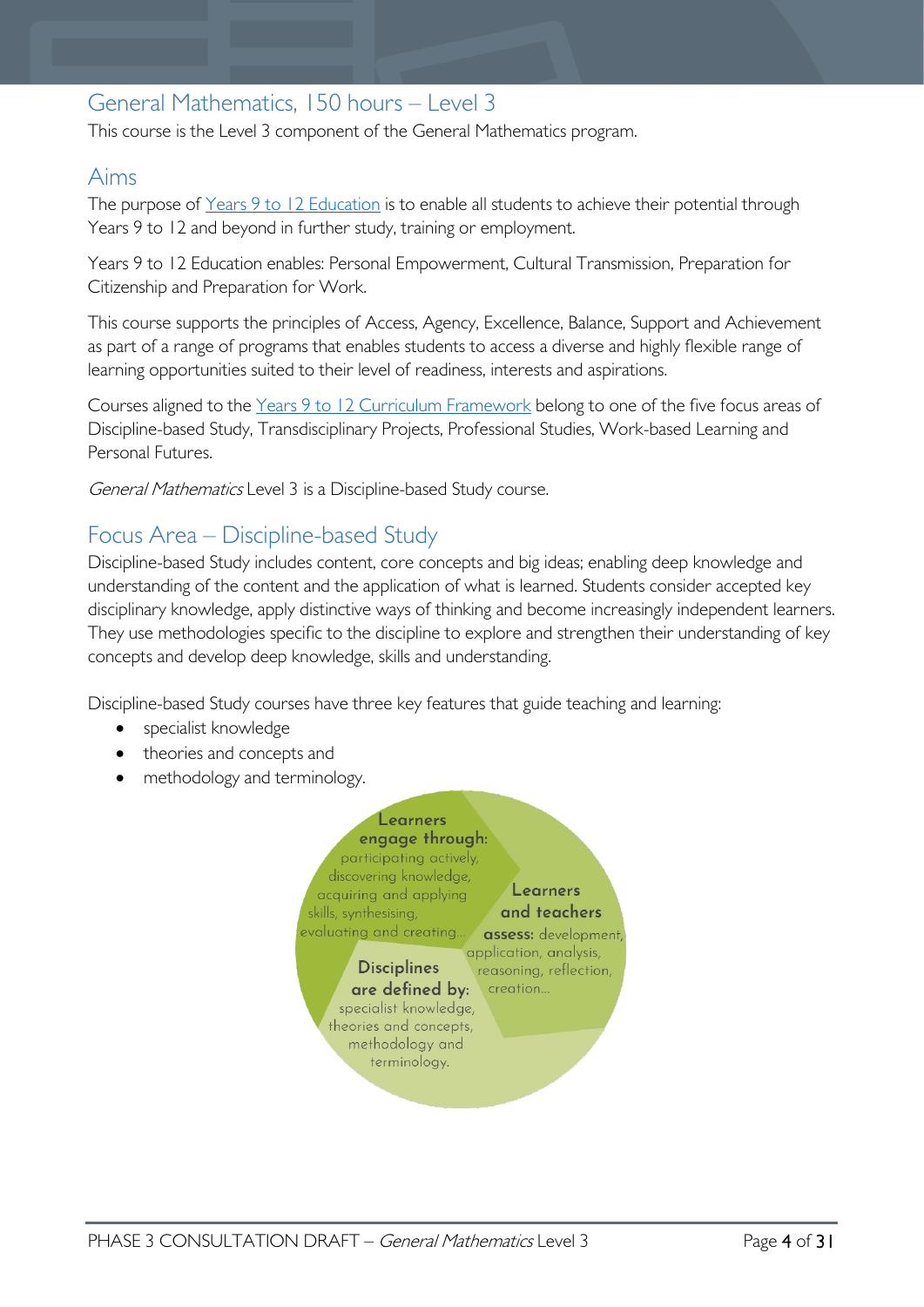In this course learners will engage with specialist knowledge, core concepts and big ideas in the strands of algebra, finance, statistics, probability and networks. Students will apply their knowledge and understanding through strategic selection and application of methodologies including problem solving, mathematical modelling and statistical investigations with and without the aid of technology.

Throughout the course, learners will demonstrate conceptual understanding through their fluency of calculation, mathematical reasoning and communication of mathematical ideas and information using appropriate conventions, terminology and representations

# <span id="page-4-0"></span>Rationale

The *General Mathematics* Level 3 course is designed to develop learners' understanding of concepts and techniques drawn from number including finance and algebra including sequences, networks and decision mathematics, and statistics and probability. This breadth of mathematical experience will enable learners to apply mathematical concepts and perform techniques to solve applied problems, synthesise mathematical information, and design and conduct mathematical investigations to calculate and communicate possible solutions.

The *General Mathematics* Level 3 course will enable learners the opportunity to develop the foundations for study in many disciplines at tertiary level and engage in applications of those disciplines. Mathematics and numeracy provide a way of interpreting everyday practical situations and provide the basis for many informed personal decisions.

This course will enable learners to develop their mathematical expertise such that they may contribute productively in an ever-changing global economy, with both rapid revolutions in technology and global and local social challenges. This is a key factor in ensuring Tasmania and Australia's current and emerging needs are met as an economy competing globally requires substantial numbers of professional with a strong grounding in mathematics and other disciplines of STEM. This course is designed to support learners on this pathway into tertiary education for non-STEM specific professions including teaching, social sciences, health sciences, accounting, business and marketing.

# <span id="page-4-1"></span>Integration of General Capabilities and Cross-Curriculum Priorities

The general capabilities addressed specifically in this course are:

- Critical and creative thinking  $\mathbb{C}$
- Ethical understanding  $\div$
- Information and communication technology capability  $\cdot \star$
- Intercultural understanding •
- Literacy  $\blacksquare$
- Numeracy  $\frac{1}{2}$
- Personal and social capability  $\ddot{\ddot{\bullet}}$

The cross-curriculum priorities are enabled through this course are:

- Aboriginal and Torres Strait Islander Histories and Cultures  $\mathcal$
- Asia and Australia's Engagement with Asia **AA**
- Sustainability  $\triangleleft$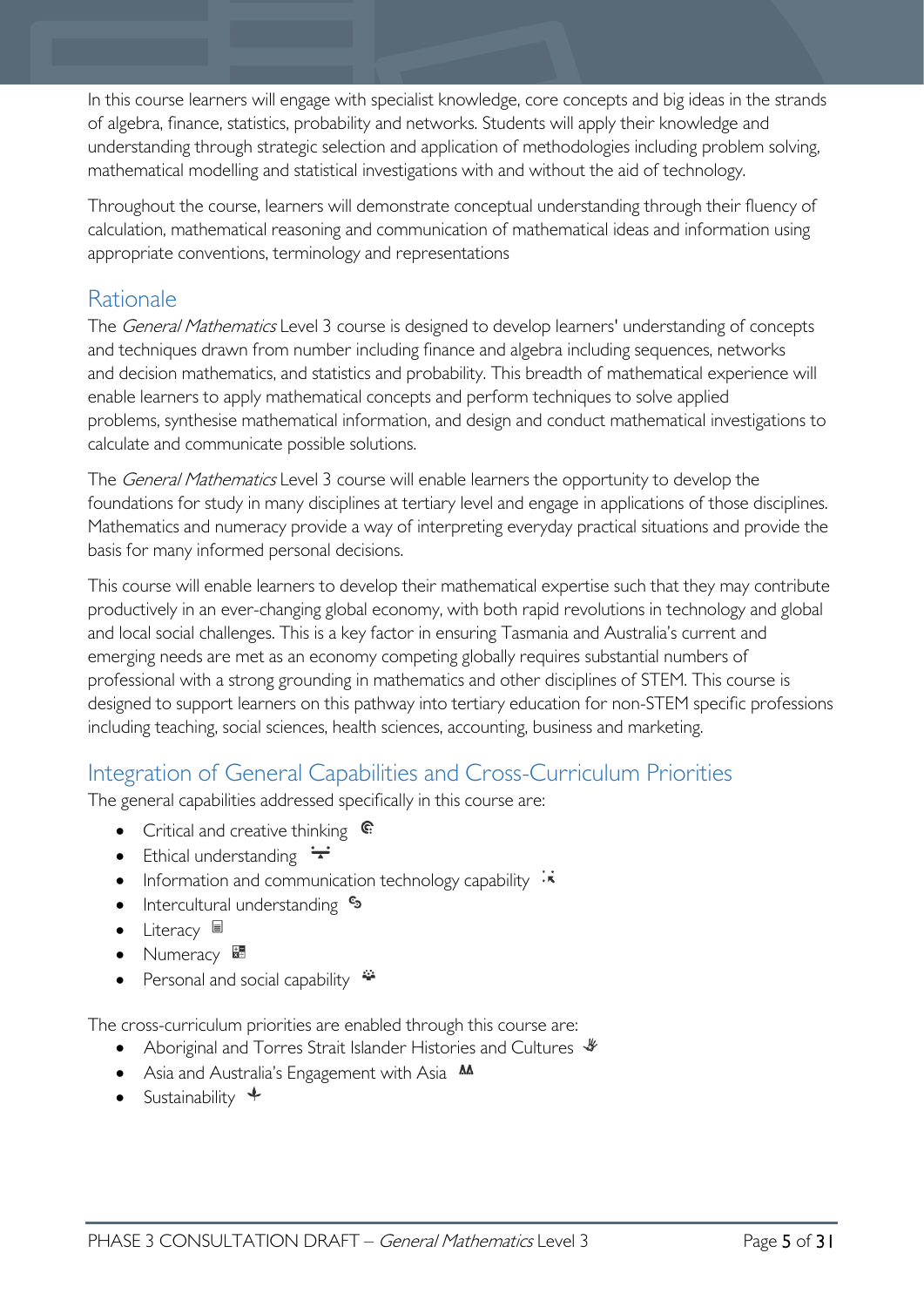# <span id="page-5-0"></span>Course Description

In *General Mathematics* Level 3, learners will engage with concepts and techniques drawn from:

- number including finance
- algebra including sequences
- networks and decision mathematics
- statistics and probability.

Learners will use these mathematical concepts and techniques to:

- solve applied problems
- design and conduct mathematical investigations
- construct reasoned arguments.

In this course, learners will:

- recognise, model and solve real-world problems.
- develop skills and dispositions to support their engagement in further schooling, work and life
- reflect on their own learning and mathematical experiences.

This course provides a foundational pathway to study in Applications of Discrete Mathematics 4 and tertiary education in non-STEM specific fields.

# <span id="page-5-1"></span>Pathways

The General Mathematics Level 3 course enables learning continuity from Year 10 Australian Curriculum: Mathematics for learners who have achieved a 'B' rating or higher. Additionally, learners who have successfully undertaken the currently accredited TASC course General Mathematics -Foundation MTG215114 or the Level 2 component of the General Mathematics suite of courses under development could progress into Level 3 of this course. Finally, students who have successfully completed Level 3 of the *Essential Mathematics* course under development may progress into this course if recommended through ongoing course counselling at their provider of education.

General Mathematics Level 3 will provide a pathway into additional mathematics study of the TASC course *Applications of Discrete Mathematics* (under development) for learners wishing to apply mathematics knowledge in a Transdisciplinary Project course and provides foundational knowledge for students wishing to pursue tertiary education in non-STEM specific fields.

# <span id="page-5-2"></span>Course Requirements

Resources

Students will require access to graphics calculators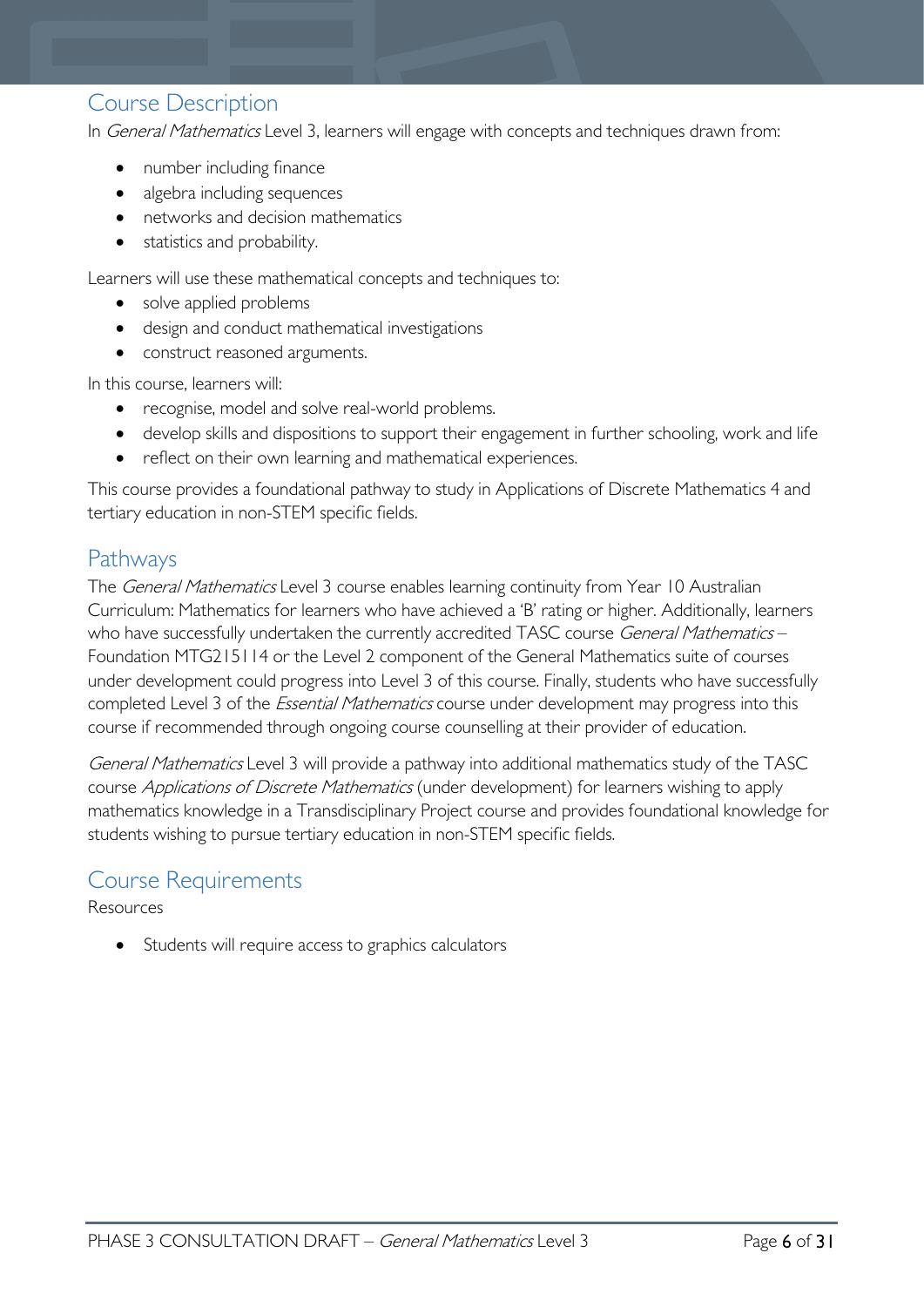# <span id="page-6-0"></span>Course Structure, Delivery and Progression

# <span id="page-6-1"></span>**Structure**

This course consists of three 50-hour modules.

Modules available Core Module 1: Algebra, Networks and Decision Mathematics Core Module 2: Financial Mathematics Core Module 3: Statistical Analysis and Probability



# <span id="page-6-2"></span>**Delivery**

There is no specific recommended delivery sequence for the modules.

### <span id="page-6-3"></span>Developmental Progression

At both the module and course level the learner is introduced to and builds upon key ideas, concepts, skills, knowledge and understanding leading to performance of understanding reflected in the work requirements.

Individual modules have a developmental progression that introduces, builds upon and culminates in a performance of understanding in the work requirements. Between modules there is also a developmental progression that leads to a culminating performance of understanding in the final work requirements.

# <span id="page-6-4"></span>Module 1 - Algebra, Networks and Decision Mathematics

This Module contains two topics:

- Growth and decay in sequences
- Graphs, networks and decision mathematics.

'Growth and decay in sequences' employs recursion to generate sequences that can be used to model and investigate patterns of growth and decay in discrete situations. These sequences find application in a wide range of practical situations, including modelling the growth of a compound interest investment, the growth of a bacterial population, or the decrease in the value of a car over time.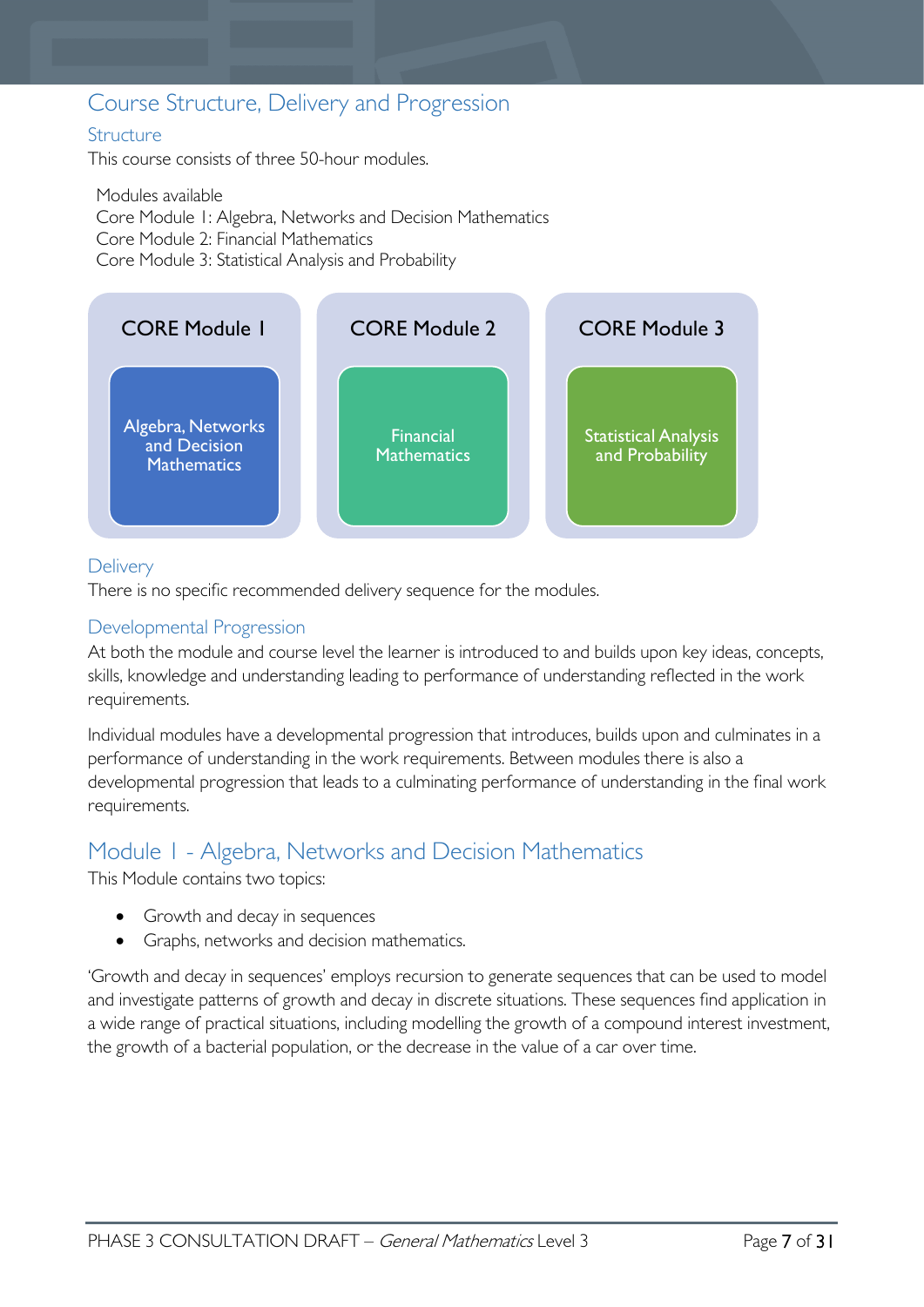'Graphs, networks and decision mathematics' involves the graphical representation and modelling of situations as an approach to decision-making processes. Knowledge of networks enables development of a logical sequence of tasks or a clear understanding of connections between people or items and project planning and management tools such as critical path analysis and the 'maximum-flow, minimumcut' theorem. Study of this topic is important in developing students' ability to interpret a set of connections or sequence of tasks as a concise diagram in order to solve related problems and to use critical path analysis in the optimisation of real-life problems.

### <span id="page-7-0"></span>Module 1 Learning Outcomes

On successful completion of this module, learners will be able to:

- 1. define and explain key knowledge and concepts and apply a range of related mathematical techniques and procedures to solve practical problems from a range of everyday and real-life contexts
- 2. select and apply mathematical processes to open-ended practical contexts, analyse and discuss the obtained results
- 3. apply mathematical reasoning to develop logical arguments, explain and justify the reasonableness of solutions
- 4. interpret mathematical objects and information in a variety of contexts and evaluate the effectiveness of its use.

### <span id="page-7-1"></span>Module 1 Content

### Growth and decay in sequences

Subtopics:

- the arithmetic sequence
- the geometric sequence
- sequences generated by first-order linear recurrence relations.

### The arithmetic sequence:

- use recursion to generate an arithmetic sequence (ACMGM067)
- display the terms of an arithmetic sequence in both tabular and graphical form and demonstrate that arithmetic sequences can be used to model linear growth and decay in discrete situations (ACMGM068)
- deduce a rule for the nth term of a particular arithmetic sequence from the pattern of the terms in an arithmetic sequence, and use this rule to make predictions (ACMGM069)
- use arithmetic sequences to model and analyse practical situations involving linear growth or decay; for example, analysing a simple interest loan or investment, calculating a taxi fare based on the flag fall and the charge per kilometre, or calculating the value of an office photocopier at the end of each year using the straight-line method or the unit cost method of depreciation. (ACMGM070).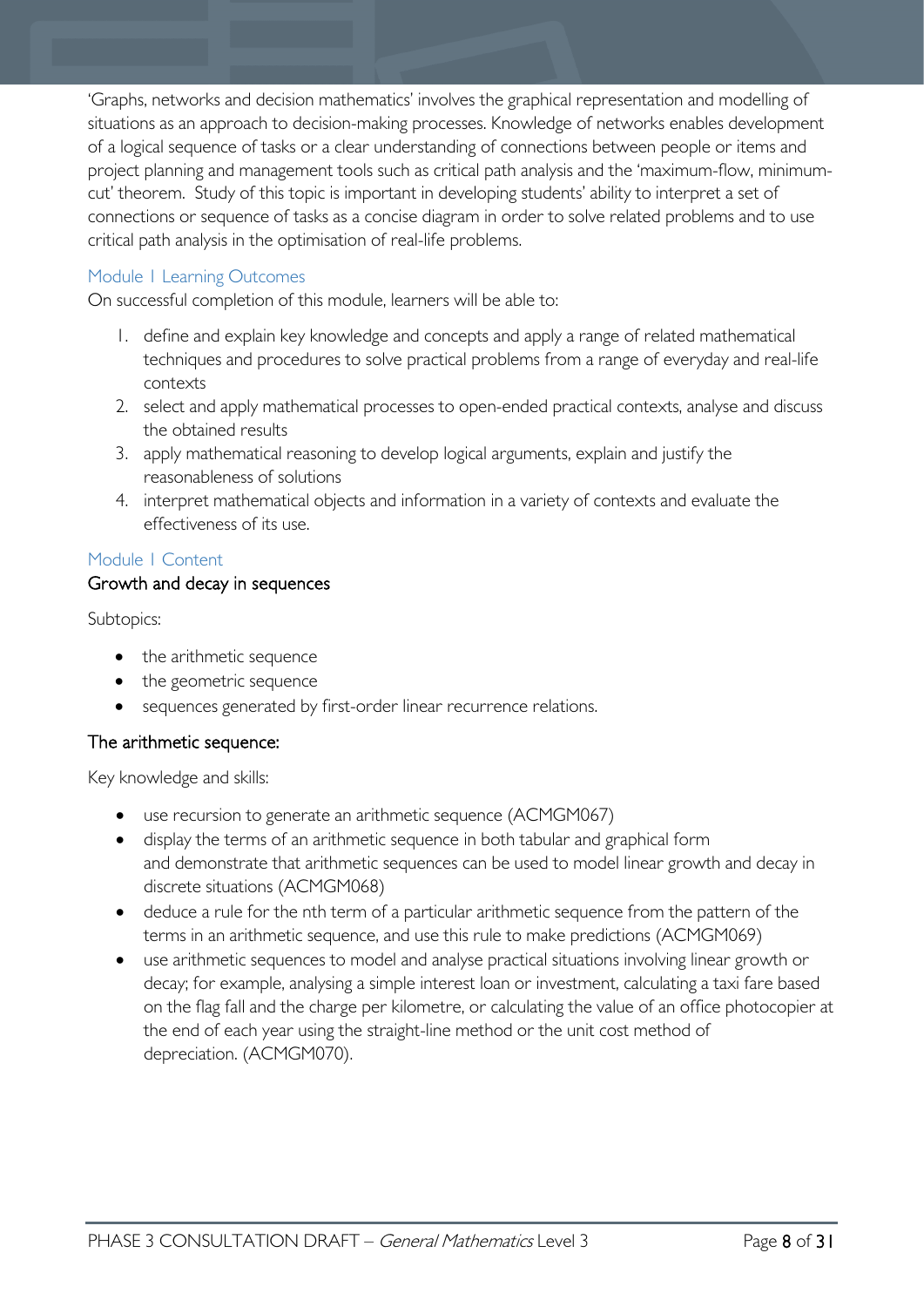### The geometric sequence:

Key knowledge and skills:

- use recursion to generate a geometric sequence (ACMGM071)
- display the terms of a geometric sequence in both tabular and graphical form and demonstrate that geometric sequences can be used to model exponential growth and decay in discrete situations (ACMGM072)
- deduce a rule for the nth term of a particular geometric sequence from the pattern of the terms in the sequence, and use this rule to make predictions (ACMGM073)
- use geometric sequences to model and analyse (numerically, or graphically only) practical problems involving geometric growth and decay; for example, analysing a compound interest loan or investment, the growth of a bacterial population that doubles in size each hour, the decreasing height of the bounce of a ball at each bounce; or calculating the value of office furniture at the end of each year using the declining (reducing) balance method to depreciate. (ACMGM074).

#### Sequences generated by first-order linear recurrence relations:

Key knowledge and skills:

- use a general first-order linear recurrence relation to generate the terms of a sequence and to display it in both tabular and graphical form (ACMGM075)
- recognise that a sequence generated by a first-order linear recurrence relation can have a longterm increasing, decreasing or steady-state solution (ACMGM076)
- use first-order linear recurrence relations to model and analyse (numerically or graphically only) practical problems involving growth or decay; for example, investigating the growth of a trout population in a lake recorded at the end of each year and where limited recreational fishing is permitted.

### Graphs, networks and decision mathematics

Subtopics:

- graphs
- paths and cycles
- trees and minimum connector problems
- critical path analysis
- flow networks and assignment problems.

### Graphs:

- explain the meanings of the terms: graph, edge, vertex, loop, degree of a vertex, subgraph, simple graph, complete graph, bipartite graph, directed graph (digraph), arc, weighted graph, and network (ACMGM078)
- identify practical situations that can be represented by a network, and construct such networks; for example, trails connecting camp sites in a National Park, a social network, a transport network with one-way streets, a food web, the results of a round-robin sporting competition (ACMGM079)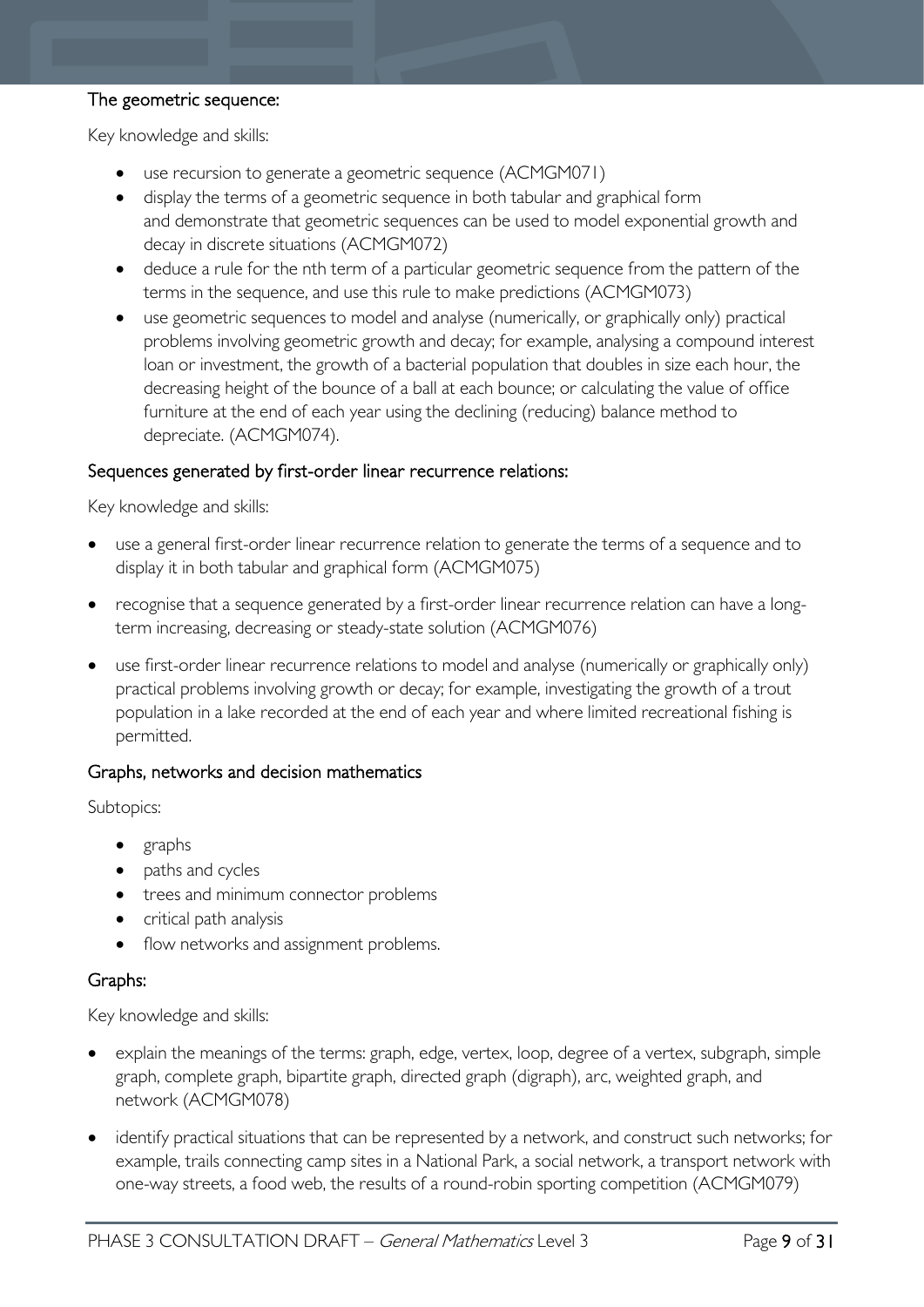- construct an adjacency matrix from a given graph or digraph. (ACMGM080)
- explain the meaning of the terms: planar graph, and face (ACMGM081)
- apply Euler's formula,  $V + F E = 2$ , to solve problems relating to planar graphs. (ACMGM082).

### Paths and cycles:

Key knowledge and skills:

- explain the meaning of the terms: walk, trail, path, closed walk, closed trail, cycle, connected graph, and bridge (ACMGM083)
- investigate and solve practical problems to determine the shortest path between two vertices in a weighted graph (by trial-and-error methods only) (ACMGM084)
- explain the meaning of the terms Eulerian graph, Eulerian trail, semi-Eulerian graph, semi-Eulerian trail and the conditions for their existence, and use these concepts to investigate and solve practical problems; for example, the Königsberg Bridge problem, planning a garbage bin collection route (ACMGM085)
- explain the meaning of the terms Hamiltonian graph and semi-Hamiltonian graph and use these concepts to investigate and solve practical problems; for example, planning a sight-seeing tourist route around a city, the travelling-salesman problem (by trial-and-error methods only). (ACMGM086)

### Trees and minimum connector problems:

Key knowledge and skills:

- explain the meaning of the terms tree and spanning tree identify practical examples (ACMGM101)
- identify a minimum spanning tree in a weighted connected graph either by inspection or by using Prim's algorithm (ACMGM102)
- use minimal spanning trees to solve minimal connector problems; for example, minimising the length of cable needed to provide power from a single power station to substations in several towns. (ACMGM103).

### Critical path analysis:

- construct a network to represent the durations and interdependencies of activities that must be completed during the project; for example, preparing a meal (ACMGM104)
- use forward and backward scanning to determine the earliest starting time (EST) and latest starting times (LST) for each activity in the project (ACMGM105)
- use ESTs and LSTs to locate the critical path(s) for the project (ACMGM106)
- use the critical path to determine the minimum time for a project to be completed (ACMGM107)
- calculate float times for non-critical activities. (ACMGM108).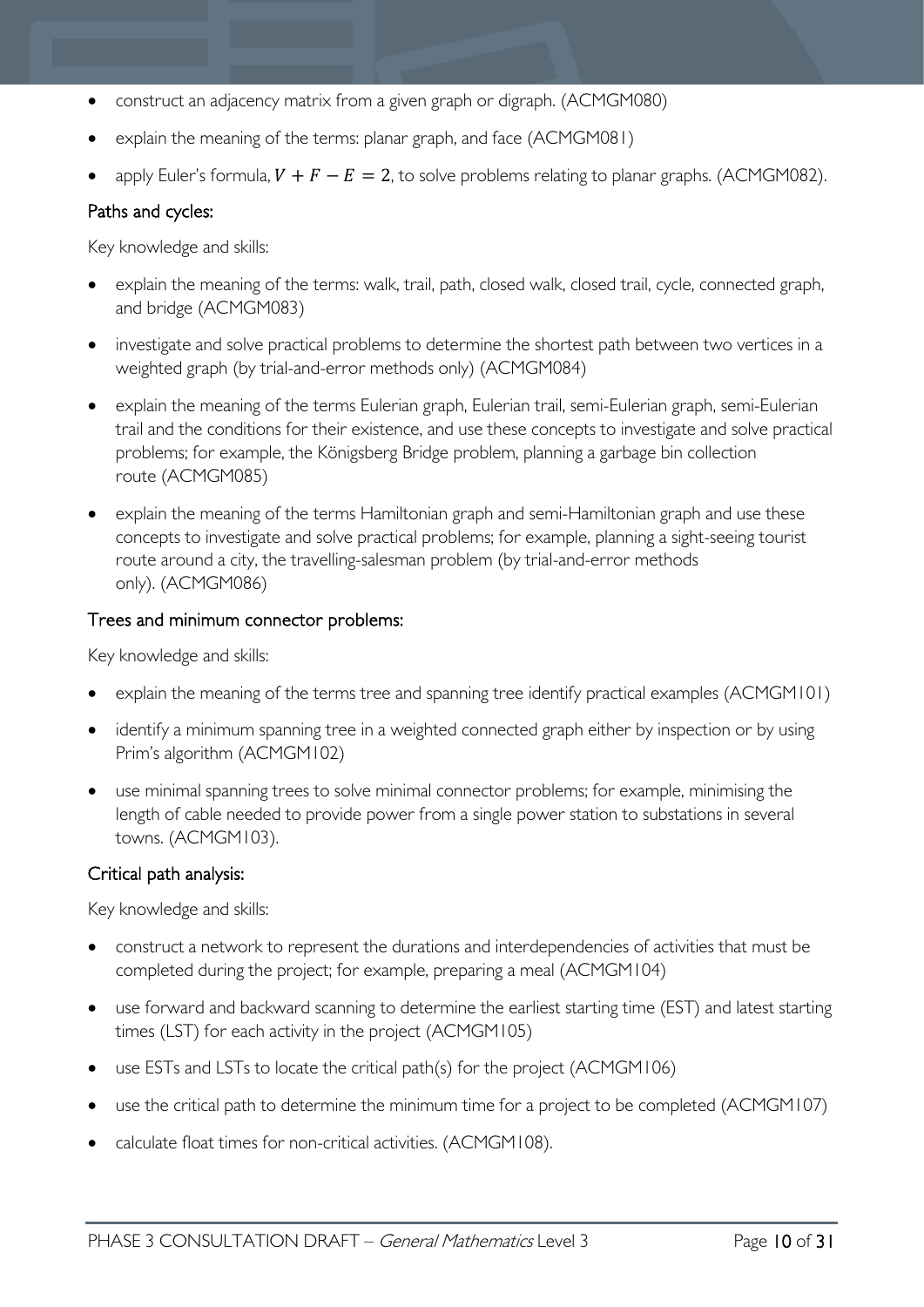### Flow networks and assignment problems:

Key knowledge and skills:

- solve small-scale network flow problems including the use of the 'maximum-flow minimum- cut' theorem; for example, determining the maximum volume of oil that can flow through a network of pipes from an oil storage tank (the source) to a terminal (the sink). (ACMGM109)
- use a bipartite graph and/or its tabular or matrix form to represent an assignment/ allocation problem; for example, assigning four swimmers to the four places in a medley relay team to maximise the team's chances of winning (ACMGM110)
- determine the optimum assignment(s), by inspection for small-scale problems, or by use of the Hungarian algorithm for larger problems. (ACMGM111).

#### <span id="page-10-0"></span>Module 1 Work Requirements

The work requirements of a course are processes, products or performances that provide a significant demonstration of achievement that is measurable against the course's standards. Work requirements need not be the sole form of assessment for a module.

This module includes an extended application of knowledge through a problem solving and/or mathematical modelling task as the work requirement.

See Appendix 3 for summary of Work Requirement specifications for this course.

<span id="page-10-1"></span>Module 1 Assessment This module will assess criteria 1, 2, 3, 4.

# <span id="page-10-2"></span>Module 2 - Financial Mathematics

This module contains two topics:

- rates and ratio
- investment, loans and annuities.

'Rates and ratio' provides students with the mathematical skills and understanding to solve problems relating to calculations, representation and comparison of financial performance ratios and exchange rates. These calculations find application in a wide range of practical situations including travel, business and enterprise.

'Investment, loans and annuities' aims to provide students with sufficient knowledge and understanding of financial mathematics to solve practical problems associated with taking out or refinancing a mortgage, the depreciation on plant equipment, contributions to superannuation and making investments.

Study of this module will assist students to develop awareness of mechanisms to optimise their financial position, both now and into the future, justifying their thinking and reasoning mathematically.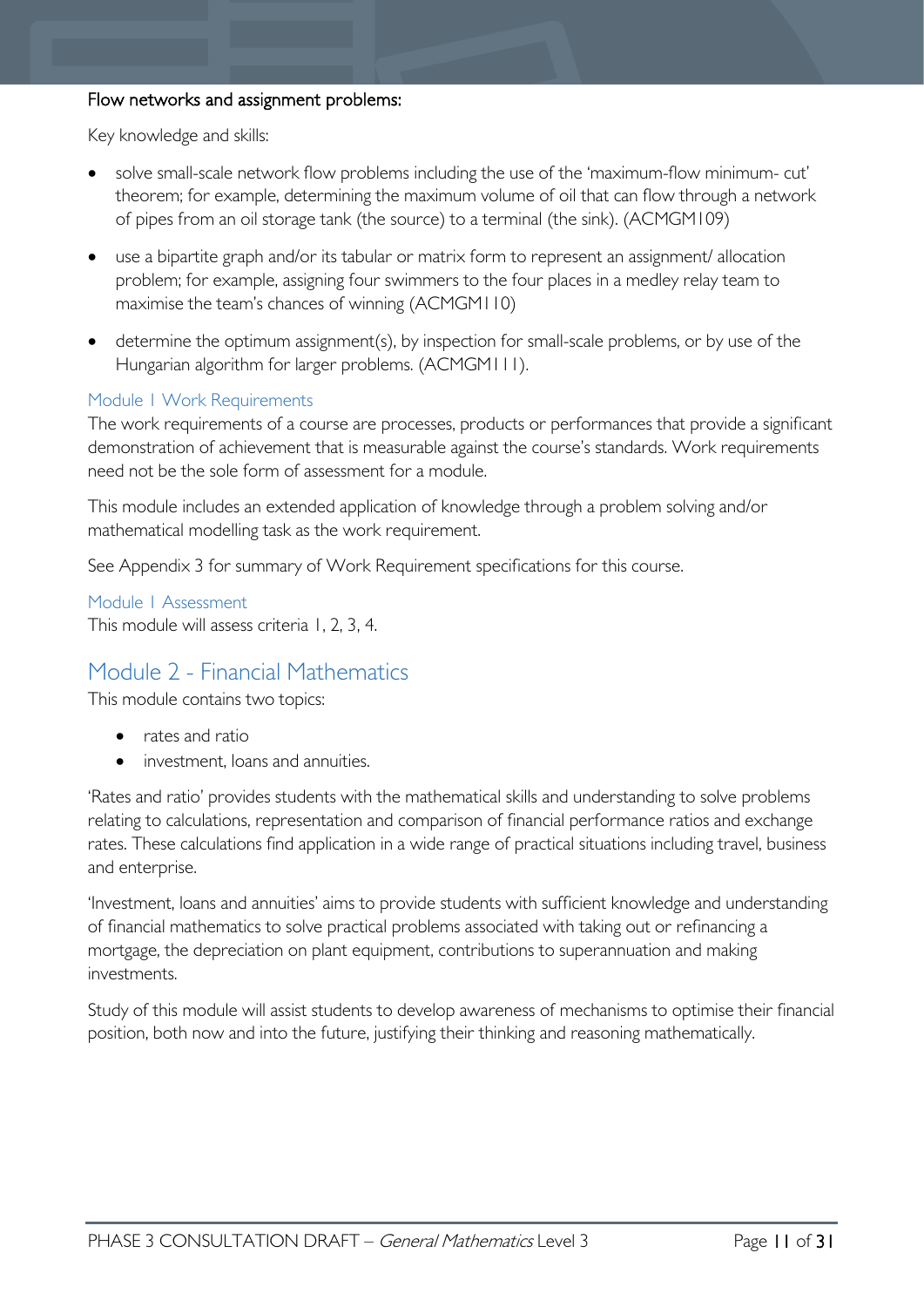#### <span id="page-11-0"></span>Module 2 Learning Outcomes

On successful completion of this module, learners will be able to:

- 1. define and explain key knowledge and concepts and apply a range of related mathematical techniques and procedures to solve practical problems from a range of everyday and real-life contexts
- 2. select and apply mathematical processes to open-ended practical contexts, analyse and discuss the obtained results
- 3. apply mathematical reasoning to develop logical arguments, explain and justify the reasonableness of solutions
- 5. manage self, take responsibility for their own learning and evaluate their mathematical development.

#### <span id="page-11-1"></span>Module 2 Content

#### Rates and ratio:

Key knowledge and skills

- solve practical finance problems involving ratio, for example:
	- o unit costing as a pricing method
	- o financial performance ratios such as current ratio, debt ratio, profit margin ratio and return on equity
- solve practical finance problems involving exchange rates, for example:
	- o converting between AUD and foreign currencies, including calculating amount lost on bank charges (buy and sell rates)
	- o calculating the financial impact on the import and /or export of goods between countries as the exchange rate fluctuates

#### Investment, loans and annuities.

Subtopics:

- compound interest investments and loans
- reducing balance loans
- annuities and perpetuities

#### Compound interest investments and loans:

- use a recurrence relation to model a compound interest loan or investment, and investigate (numerically or graphically) the effect of the interest rate and the number of compounding periods on the future value of the loan or investment (ACMGM094)
- calculate the effective annual rate of interest and use the results to compare investment returns and cost of loans when interest is paid or charged daily, monthly, quarterly or sixmonthly (ACMGM095)
- solve, with and without the aid of a calculator or computer-based financial software, problems involving compound interest loans or investments, for example:
	- o calculate the future value  $(FV)$  or present value  $(PV)$  and the interest rate  $(r)$  of a compound interest investment using the formula  $FV = PV(1 + r)^n \mathbf{0}$
	- o determine the number of compounding periods for an investment to exceed a given value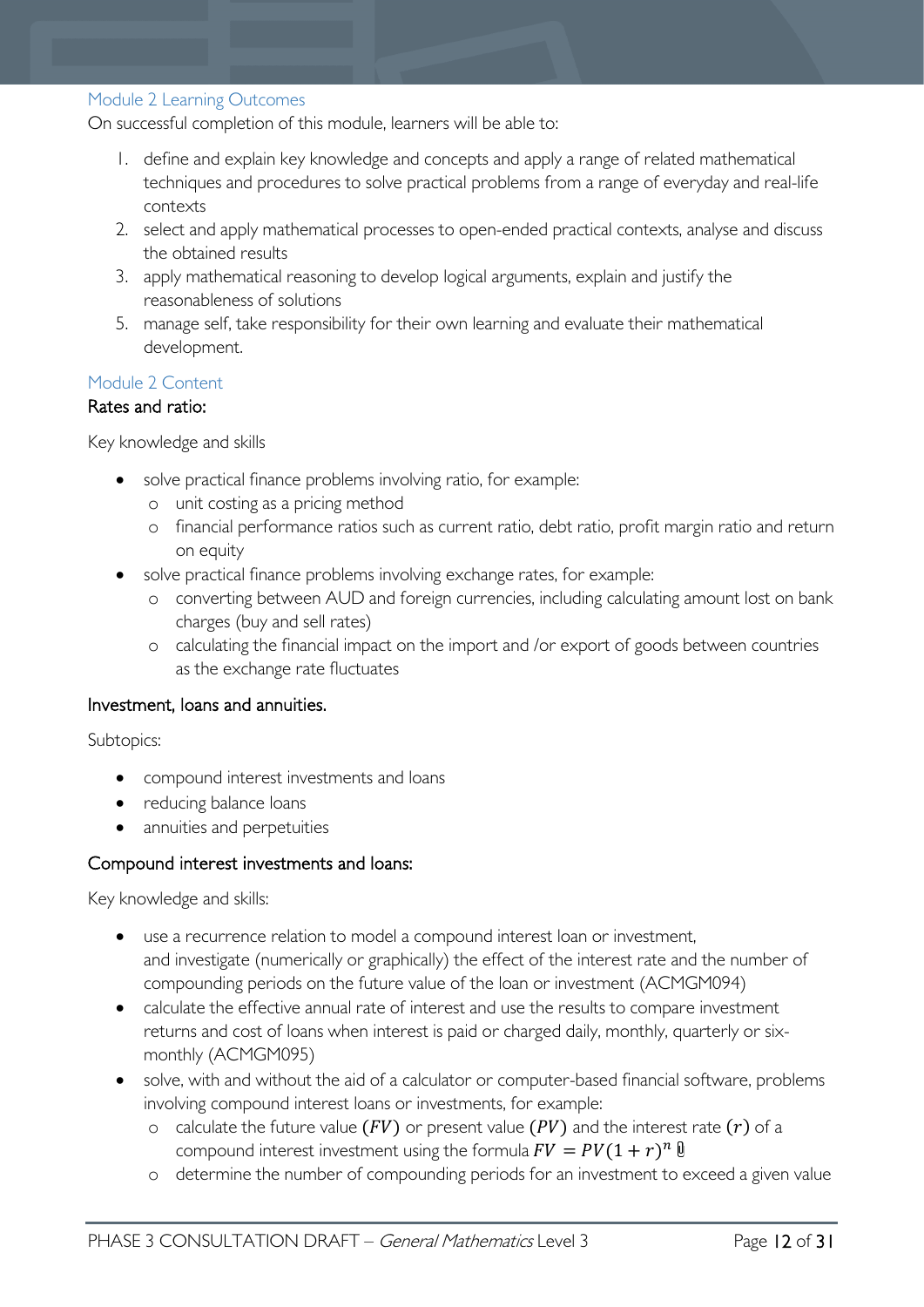- o investigate the effect of varying the interest rate, the term or the compounding period on the future value of an investment, using technology
- o compare and contrast different investment strategies, performing appropriate calculations when needed
- solve practical problems involving compounding, for example determine the impact of inflation on prices and wages
- work with shares and calculate the appreciated value of items, for example antiques
	- o record and graph the price of a share over time
	- o calculate the dividend paid on a portfolio of shares, and the dividend yield (excluding franked dividends)

# Reducing balance loans:

Key knowledge and skills:

- use a recurrence relation to model a reducing balance loan and investigate (numerically or graphically) the effect of the interest rate and repayment amount on the time taken to repay the loan (ACMGM097)
- calculate the depreciation of an asset using the declining-balance method using the formula  $S =$  $V_0(1 - r)^n$ , where S is the salvage value of the asset after n periods,  $V_0$  is the initial value of the asset,  $\dot{r}$  is the depreciation rate per period, expressed as a decimal, and  $\dot{n}$  is the number of periods, as an application of the compound interest formula
- with and without the aid of a financial calculator or computer-based financial software, solve practical problems involving reducing balance loans, for example determining the total loan amount and monthly repayments
- recognise credit cards as an example of a reducing balance loan and solve practical problems relating to credit cards
	- o identify the various fees and charges associated with credit card usage
	- o compare credit card interest rates with interest rates for other loan types
	- o interpret credit card statements, recognising the implications of only making the minimum payment
	- o understand what is meant by an interest-free period
	- o calculate the compounding interest charged on a retail purchase, transaction or the outstanding balance for a given number of days, using technology or otherwise

### Annuities and perpetuities:

- identify an annuity as an investment account with regular, equal contributions and interest compounding at the end of each period, or as a single sum investment from which regular, equal withdrawals are made
- with the aid of a financial calculator or computer-based financial software, model an annuity as a recurrence relation, and investigate (numerically or graphically) the effect of varying the amount and frequency of each contribution, the interest rate or the payment amount on the duration and/or future value of the annuity
- use a table of interest factors to perform annuity calculations, e.g. calculating the present or future value of an annuity, the contribution amount required to achieve a given future value or the single sum that would produce the same future value as a given annuity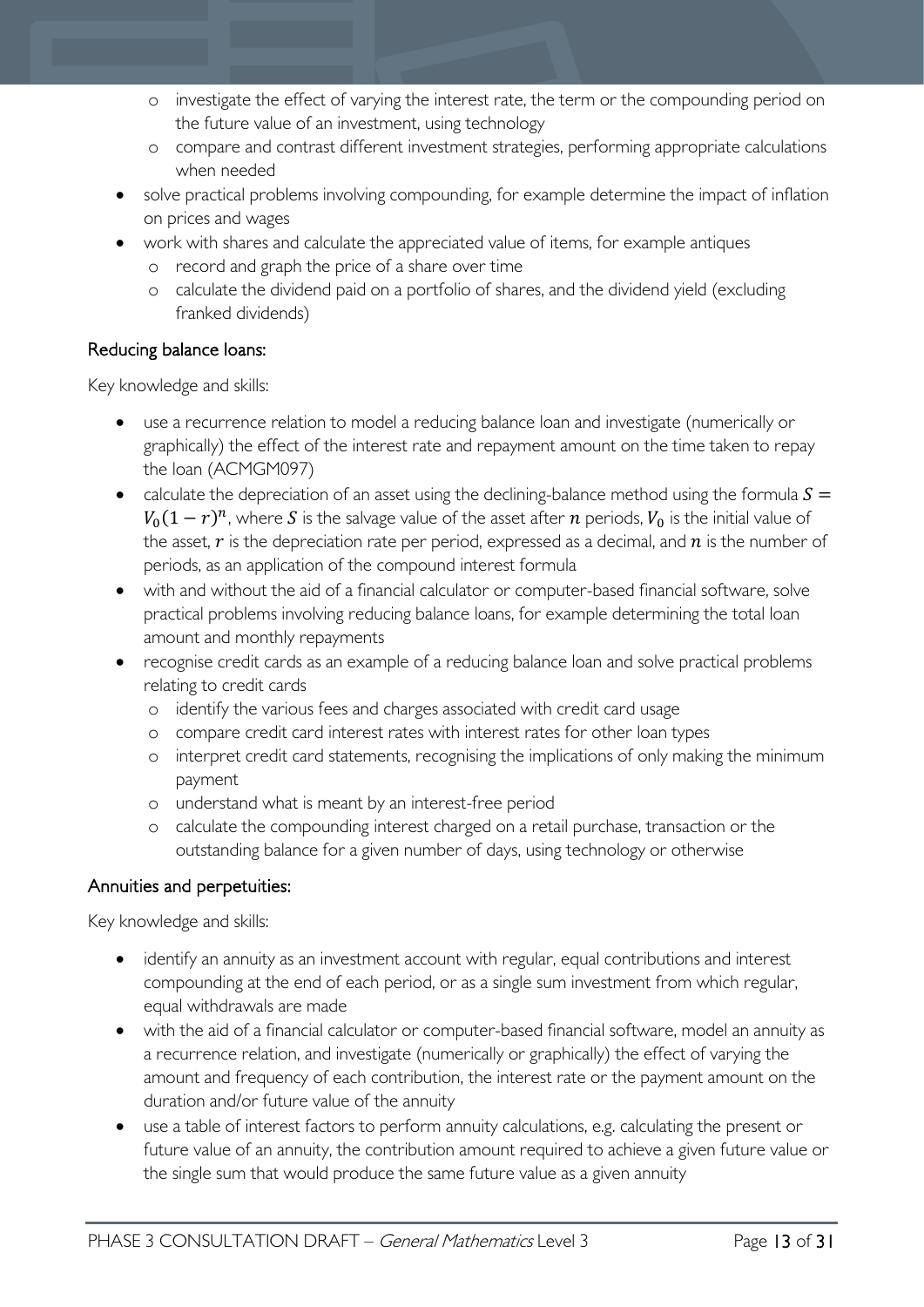#### <span id="page-13-0"></span>Module 2 Work Requirements

The work requirements of a course are processes, products or performances that provide a significant demonstration of achievement that is measurable against the course's standards. Work requirements need not be the sole form of assessment for a module.

This module includes an extended application of knowledge through a problem solving and/or mathematical modelling task as the work requirement.

See Appendix 3 for summary of Work Requirement specifications for this course.

# <span id="page-13-1"></span>Module 2 Assessment

This module will assess criteria 1, 2, 3, 5.

# <span id="page-13-2"></span>Module 3 - Statistical Analysis and Probability

This module contains two topics:

- statistical analysis
- counting and probability.

'Statistical analysis' provides students with the opportunity to follow the statistical investigation process to identify, analyse and describe associations between pairs of variables, including using the leastsquares method as a tool for modelling and analysing linear associations. Additionally, this topic introduces students to the concepts and techniques of time series analysis.

'Counting and probability' provides students with knowledge and understanding of the fundamentals of probability and the terminology related to sets and events, allowing them to solve practical problems involving combinations, conditional probability and independence.

Study of this module will assist students to develop awareness of statistical relationships and to recognise and model situations involving chance. They will be required to demonstrate skills in constructing logical argument based on mathematical reasoning.

### <span id="page-13-3"></span>Module 3 Learning Outcomes

On successful completion of this module, learners will be able to:

- 1. define and explain key knowledge and concepts and apply a range of related mathematical techniques and procedures to solve practical problems from a range of everyday and real-life contexts
- 2. select and apply mathematical processes to open-ended practical contexts, analyse and discuss the obtained results
- 3. apply mathematical reasoning to develop logical arguments, explain and justify the reasonableness of solutions
- 6. communicate and represent mathematical information and apply mathematical conventions.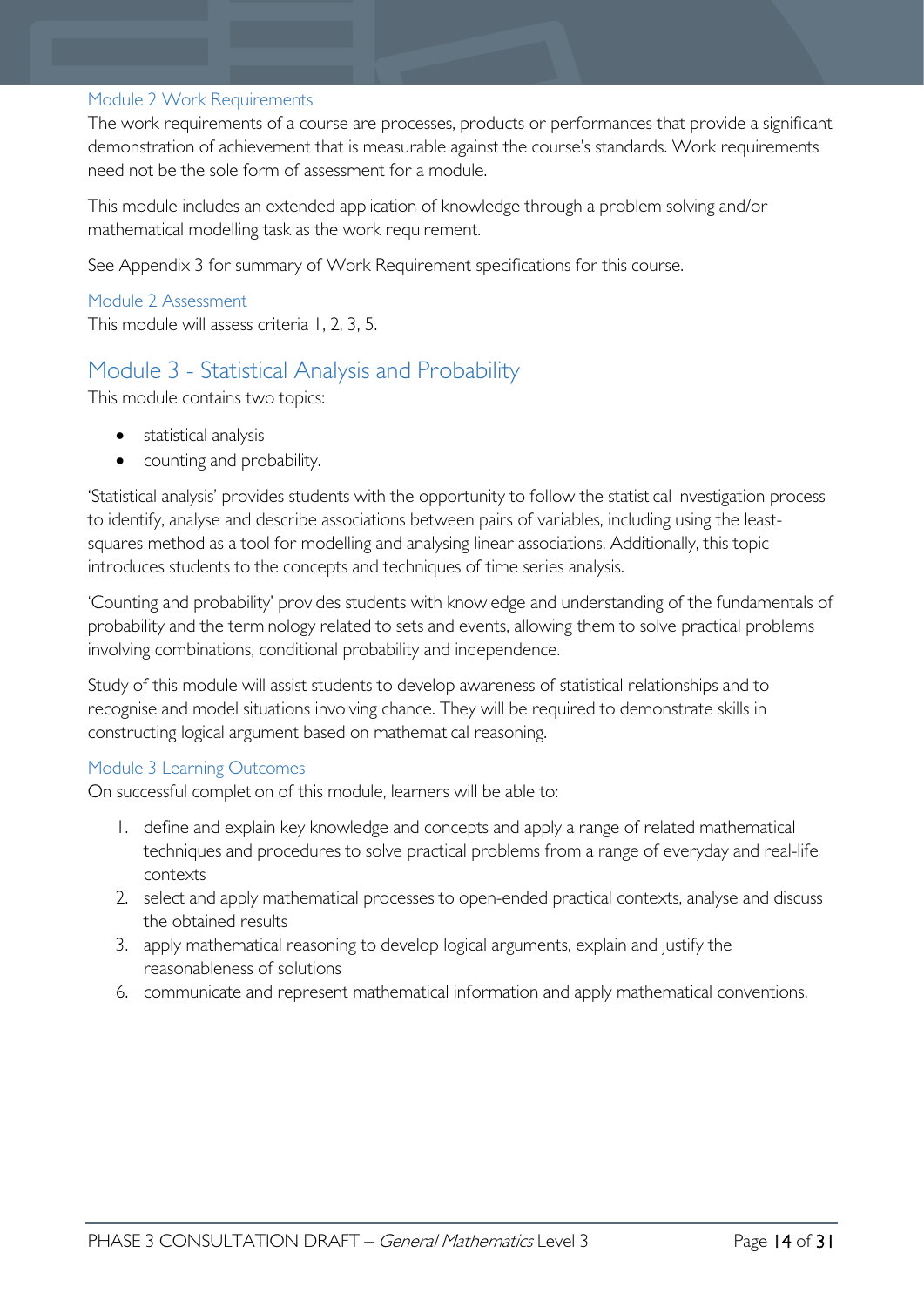### <span id="page-14-0"></span>Module 3 Content Statistical analysis

Subtopics:

- bivariate data analysis
- time series analysis.

# Bivariate data analysis:

- review the statistical investigation process; for example, identifying a problem and posing a statistical question, collecting or obtaining data, analysing the data, interpreting and communicating the results. (ACMGM048)
- construct two-way frequency tables and determine the associated row and column sums and percentages (ACMGM049)
- use an appropriately percentaged two-way frequency table to identify patterns that suggest the presence of an association (ACMGM050)
- describe an association in terms of differences observed in percentages across categories in a systematic and concise manner and interpret this in the context of the data. (ACMGM051)
- construct a scatterplot to identify patterns in the data suggesting the presence of an association (ACMGM052)
- describe an association between two numerical variables in terms of direction (positive/negative), form (linear/non-linear) and strength (strong/moderate/weak) (ACMGM053)
- calculate and interpret the correlation coefficient  $(r)$  to quantify the strength of a linear association. (ACMGM054)
- identify the response variable and the explanatory variable (ACMGM055)
- use a scatterplot to identify the nature of the relationship between variables (ACMGM056)
- model a linear relationship by fitting a least-squares line to the data (ACMGM057)
- use a residual plot to assess the appropriateness of fitting a linear model to the data (ACMGM058)
- interpret the intercept and slope of the fitted line (ACMGM059)
- use the coefficient of determination to assess the strength of a linear association in terms of the explained variation (ACMGM060)
- use the equation of a fitted line to make predictions (ACMGM061)
- distinguish between interpolation and extrapolation when using the fitted line to make predictions, recognising the potential dangers of extrapolation (ACMGM062)
- write up the results of the above analysis in a systematic and concise manner. (ACMGM063)
- recognise that an observed association between two variables does not necessarily mean that there is a causal relationship between them (ACMGM064)
- identify possible non-causal explanations for an association, including coincidence and confounding due to a common response to another variable, and communicate these explanations in a systematic and concise manner. (ACMGM065)
- implement the statistical investigation process to answer questions that involve identifying, analysing and describing associations between two categorical variables or between two numerical variables; for example, is there an association between attitude to capital punishment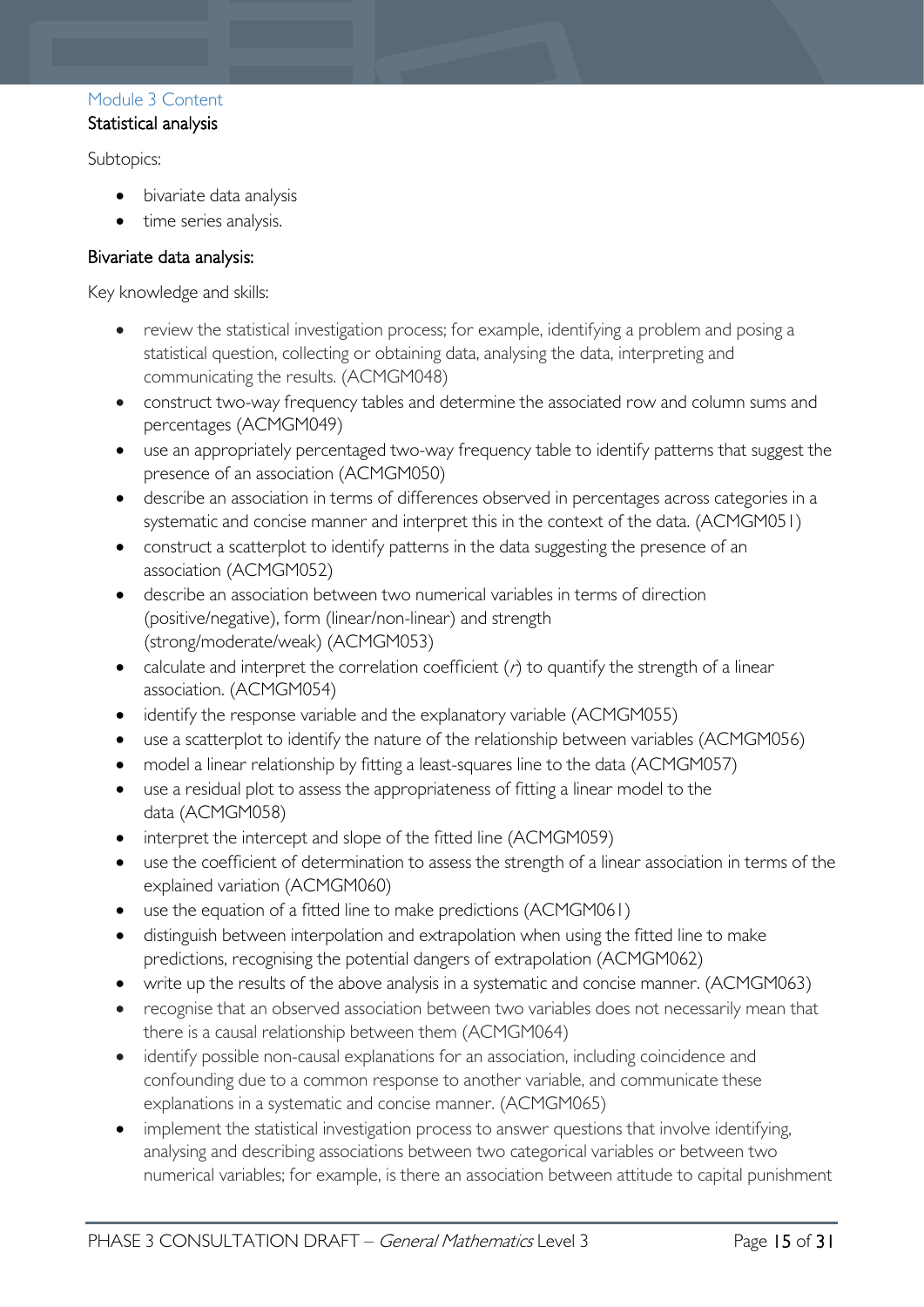(agree with, no opinion, disagree with) and sex (male, female)? is there an association between height and foot length? (ACMGM066).

# Time series analysis:

Key knowledge and skills:

- construct time series plots (ACMGM087)
- describe time series plots by identifying features such as trend (long term direction), seasonality (systematic, calendar-related movements), and irregular fluctuations (unsystematic, short term fluctuations), and recognise when there are outliers, for example, one-off unanticipated events. (ACMGM088)
- smooth time series data by using a simple moving average, including the use of spreadsheets to implement this process (ACMGM089)
- calculate seasonal indices by using the average percentage method (ACMGM090)
- deseasonalise a time series by using a seasonal index, including the use of spreadsheets to implement this process (ACMGM091)
- fit a least-squares line to model long-term trends in time series data. (ACMGM092)
- implement the statistical investigation process to answer questions that involve the analysis of time series data. (ACMGM093).

# Counting and probability

Subtopics:

- combinations
- language of events and sets
- fundamentals of probability
- conditional probability.

# Combinations:

Key knowledge and skills:

- understand the notion of a combination as an unordered set of  $r$  objects taken from a set of  $n$  distinct objects (ACMMM044)
- use the notation  $\binom{n}{r}$  and the formula  $\binom{n}{r} = \frac{n!}{r!(n-r)!}$  for the number of combinations of  $r$ objects taken from a set of  $n$  distinct objects (ACMMM045)
- expand  $(x + y)^n$  for small positive integers n (ACMMM046)
- recognise the numbers  $\binom{n}{r}$  as binomial coefficients, that is, as coefficients in the expansion of  $(x + y)^n$  (ACMMM047)
- use Pascal's triangle and its properties. (ACMMM048).

# Language of events and sets:

- review the concepts and language of outcomes, sample spaces and events as sets of outcomes (ACMMM049)
- use set language and notation for events, including  $\overline{A}$  (or  $A'$ ) for the complement of an event  $A, A \cap B$  for the intersection of events A and B, and A  $\cup$  B for the union, and recognise mutually exclusive events (ACMMM050)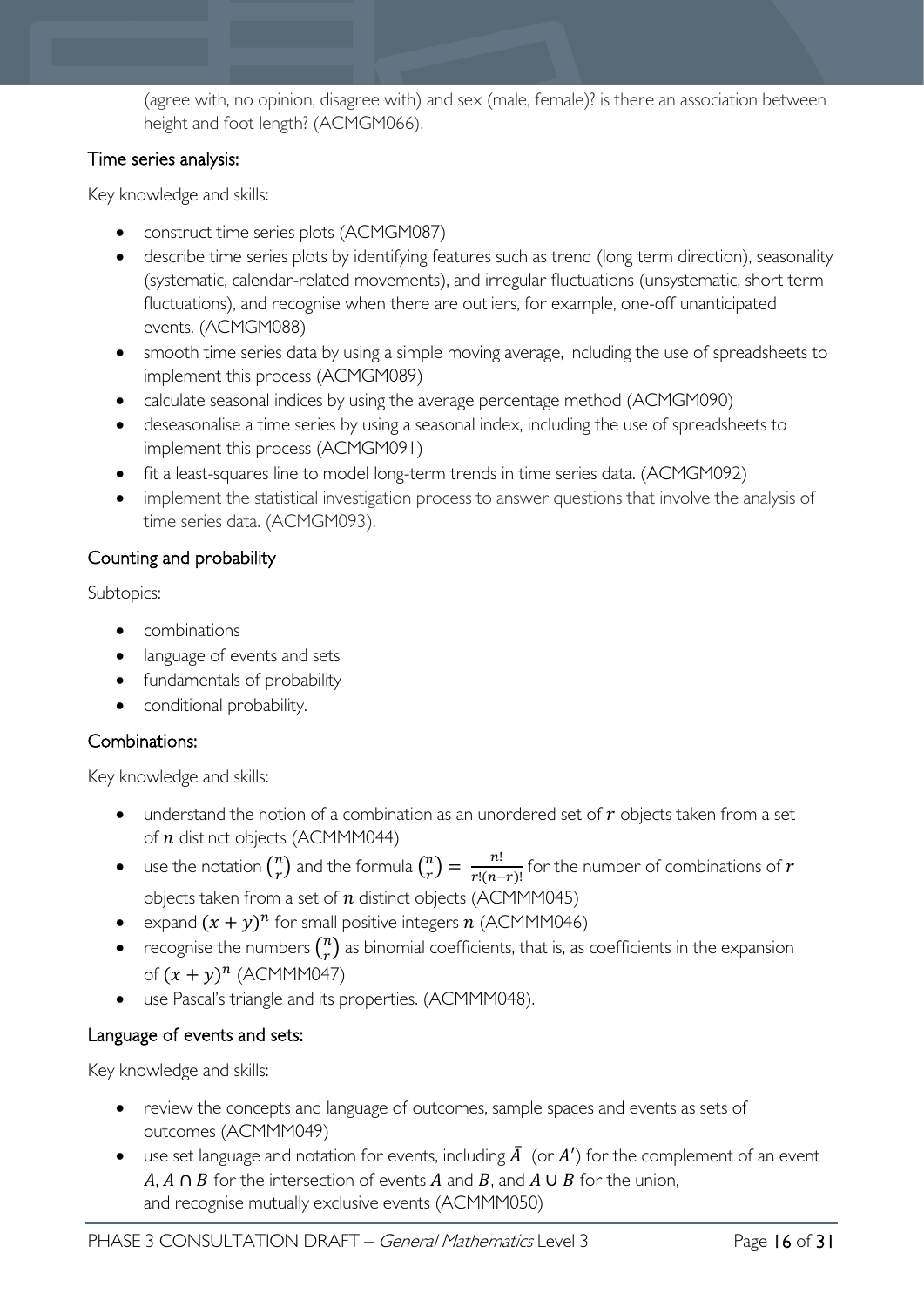• use everyday occurrences to illustrate set descriptions and representations of events and set operations. (ACMMM051).

### Fundamentals of probability:

Key knowledge and skills:

- review probability as a measure of 'the likelihood of occurrence' of an event (ACMMM052)
- review the probability scale:  $0 \le P(A) \le 1$  for each event A, with  $P(A) = 0$  if A is an impossibility and  $P(A) = 1$  if  $A$  is a certainty (ACMMM053)
- review the rules:  $P(\overline{A}) = 1 P(A)$  and  $P(A \cup B) = P(A) + P(B) P(A \cap B)$ (ACMMM054)
- use relative frequencies obtained from data as point estimates of probabilities. (ACMMM055)

### Conditional probability and independence:

Key knowledge and skills:

- understand the notion of a conditional probability and recognise and use language that indicates conditionality (ACMMM056)
- use the notation  $P(A|B)$  and the formula  $P(A|B) = P(A \cap B)/P(B)$  (ACMMM057)
- understand the notion of independence of an event  $A$  from an event  $B$ , as defined by  $P(A|B) = P(A)$  (ACMMM058)
- establish and use the formula  $P(A \cap B) = P(A)P(B)$  for independent events A and B, and recognise the symmetry of independence (ACMMM059)
- use relative frequencies obtained from data as point estimates of conditional probabilities and as indications of possible independence of events. (ACMMM060).

### <span id="page-16-0"></span>Module 3 Work Requirements

The work requirements of a course are processes, products or performances that provide a significant demonstration of achievement that is measurable against the course's standards. Work requirements need not be the sole form of assessment for a module.

This module includes  $\times$  short response(s) / extended Response(s) /project / investigation / inquiry / This module includes an extended application of knowledge through a statistical investigation as the work requirement.

See Appendix 3 for summary of Work Requirement specifications for this course.

### <span id="page-16-1"></span>Module 3 Assessment

This module will assess criteria 1, 2, 3, 6.

# <span id="page-16-2"></span>Assessment

Criterion-based assessment is a form of outcomes assessment that identifies the extent of learner achievement at an appropriate end-point of study. Although assessment – as part of the learning program – is continuous, much of it is formative, and is done to help learners identify what they need to do to attain the maximum benefit from their study of the course. Therefore, assessment for summative reporting to TASC will focus on what both teacher and learner understand to reflect endpoint achievement.

The standard of achievement each learner attains on each criterion is recorded as a rating 'A', 'B', or 'C', according to the outcomes specified in the standards section of the course.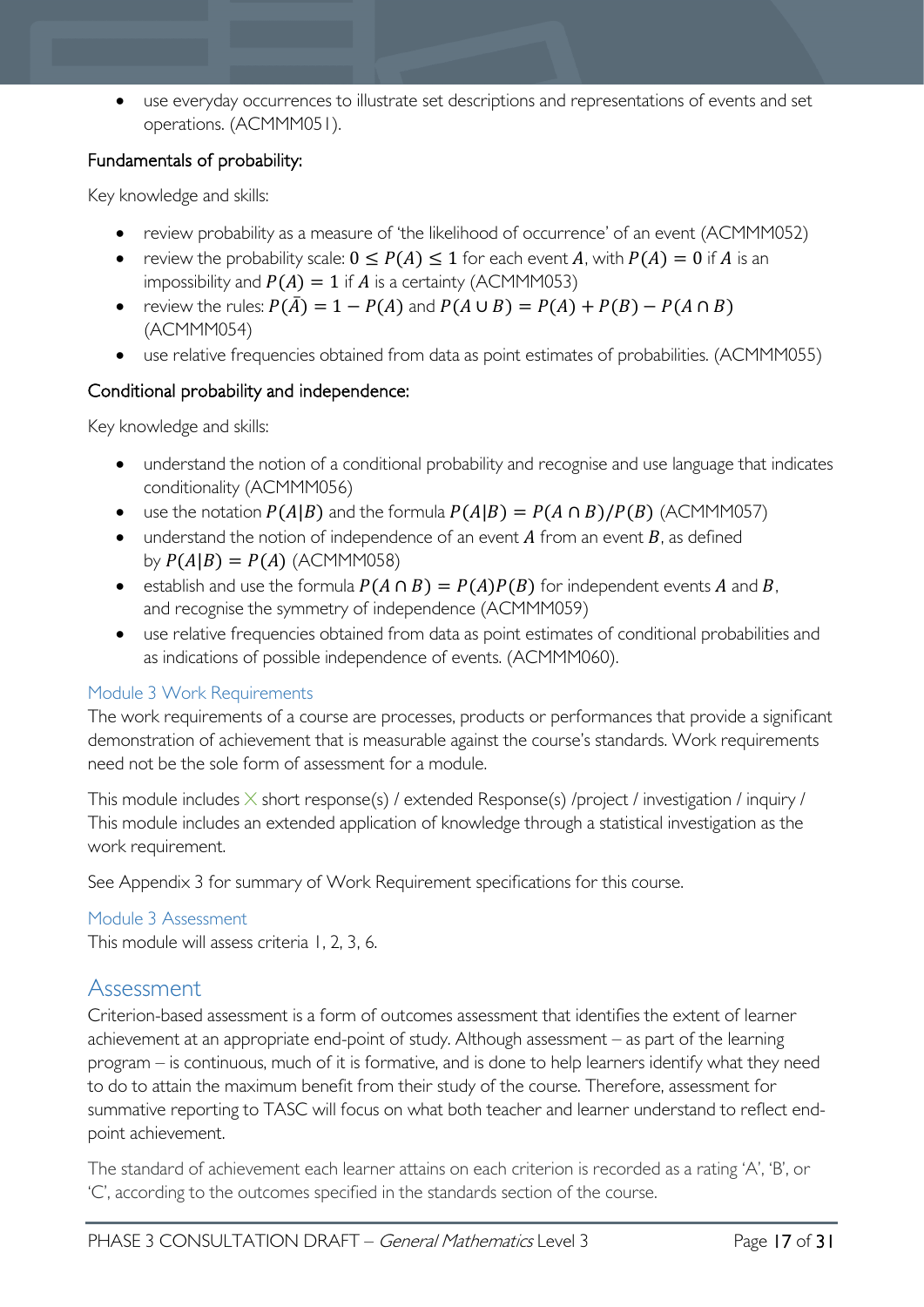A 't' notation must be used where a learner demonstrates any achievement against a criterion less than the standard specified for the 'C' rating.

A 'z' notation is to be used where a learner provides no evidence of achievement at all.

Internal assessment of all criteria will be made by the provider. Providers will report the learner's rating for each criterion to TASC.

TASC will supervise the external assessment of designated criteria which will be indicated by an asterisk (\*). The ratings obtained from the external assessments will be used in addition to internal ratings from the provider to determine the final award.

### <span id="page-17-0"></span>Criteria

|                      | Module I | Module 2 | Module 3 | Notes                                                                 |
|----------------------|----------|----------|----------|-----------------------------------------------------------------------|
| Criteria<br>assessed | ,2,3,4   | 1,2,3,6  | 1,2,3,5  | Three common in all modules<br>and one focus criterion per<br>module. |

The assessment for *General Mathematics* Level 3 will be based on the degree to which the learner can:

- 1. \*define and explain key knowledge and concepts and apply a range of related mathematical techniques and procedures to solve practical problems from a range of everyday and real-life contexts
- 2. \*select and apply mathematical processes to open-ended practical contexts, analyse and discuss the obtained results
- 3. \*apply mathematical reasoning to develop logical arguments, explain and justify the reasonableness of solutions
- 4. communicate and represent mathematical information and apply mathematical conventions
- 5. interpret mathematical objects and information in a variety of contexts and evaluate the effectiveness of its use
- 6. manage self, take responsibility for their own learning and evaluate their mathematical development.

\*denotes criteria that are both internally and externally assessed.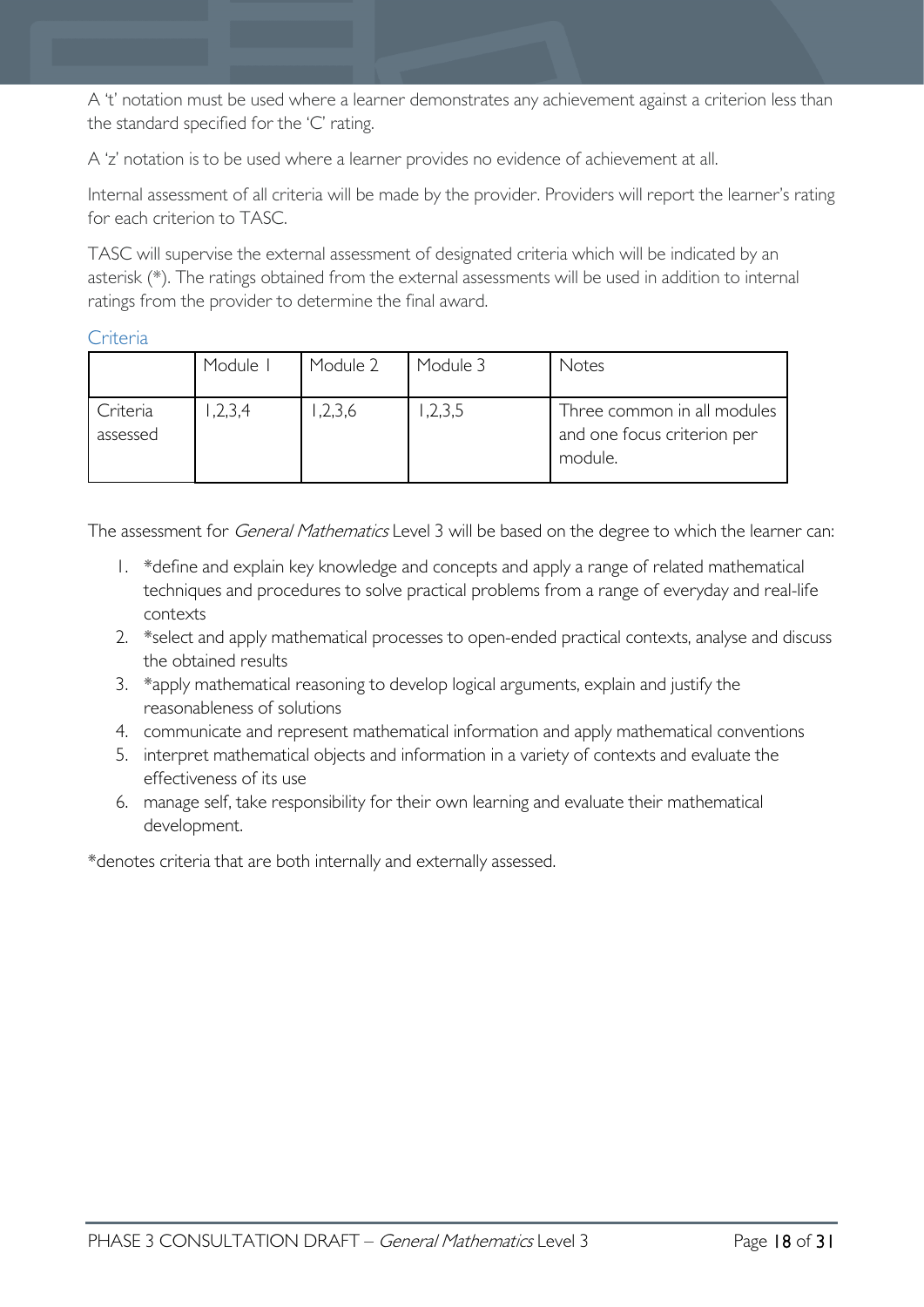### <span id="page-18-0"></span>**Standards**

Criterion 1\*: define and explain key knowledge and concepts and apply a range of related mathematical techniques and procedures to solve practical problems

Rating C Rating B Rating A selects, recalls and uses some mathematical facts, rules and definitions to describe mathematical situations consistently selects, recalls and uses facts, rules, definitions and procedures correctly to describe mathematical situations consistently selects, recalls and uses facts, rules, definitions and procedures correctly to describe and explain mathematical situations comprehends and applies aspects of mathematical concepts and techniques to solve some problems in simple familiar situations comprehends and applies mathematical concepts and techniques to solve problems in simple familiar and complex familiar situations comprehends and applies mathematical concepts and techniques to solve problems in simple familiar, complex familiar and complex unfamiliar situations applies mathematical and statistical models to routine problems selects and applies mathematical and statistical models to routine and nonroutine problems develops, selects and applies mathematical and statistical models to routine and nonroutine problems in a variety of contexts uses digital technologies to graph, display and organise mathematical and statistical information to solve routine problems. uses digital technologies appropriately to graph, display and organise mathematical and statistical information to solve a range of routine and non-routine problems. uses digital technologies effectively to graph, display and organise mathematical and statistical information to solve a range of routine and non-routine problems in a variety of contexts.

This criterion is both internally and externally assessed.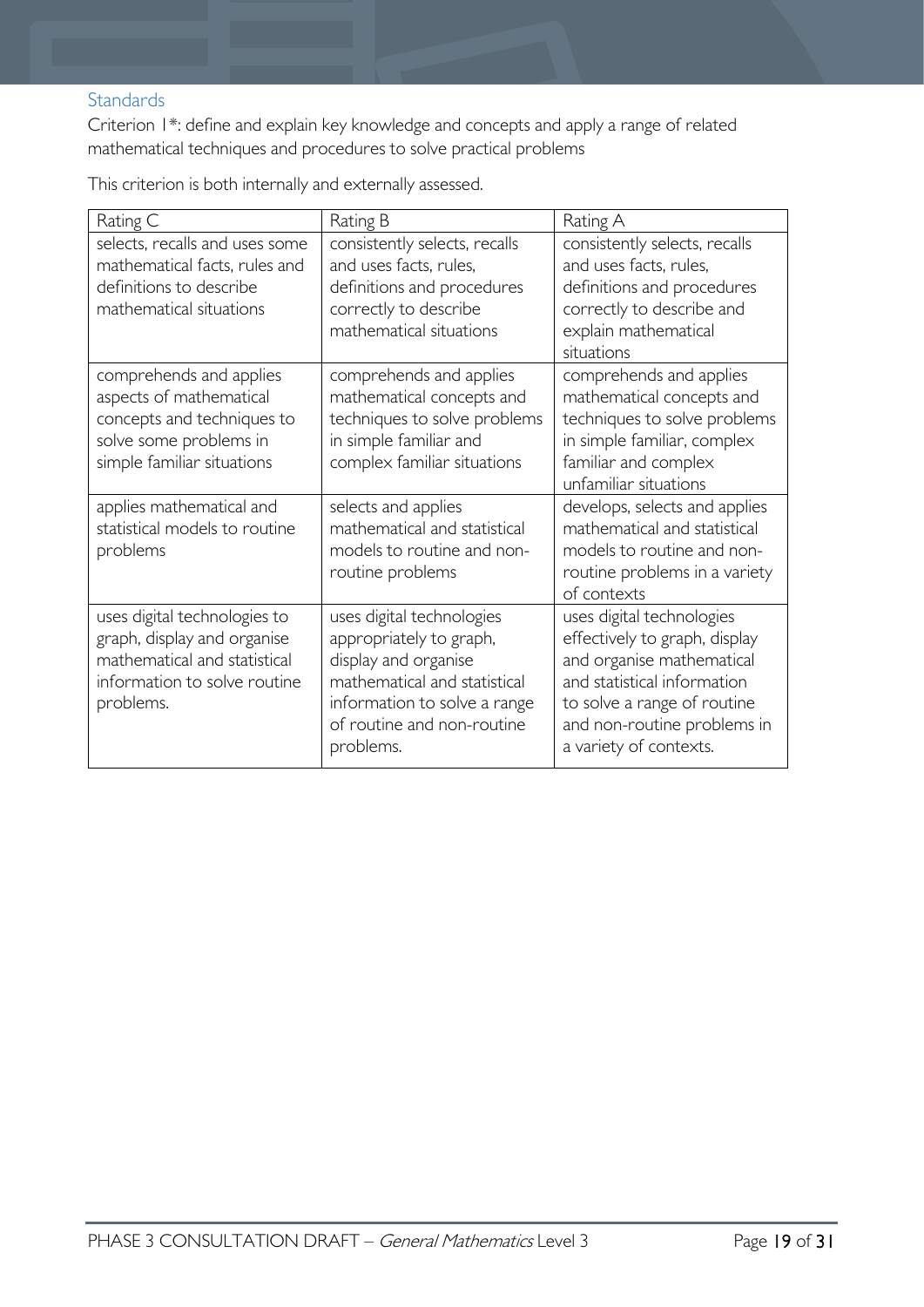Criterion 2\*: select and apply mathematical processes to open-ended practical contexts^, analyse, discuss and draw conclusions from the results obtained

| Rating C                                                                                                                                                | Rating B                                                                                                                                                                                      | Rating A                                                                                                                                                                                                           |
|---------------------------------------------------------------------------------------------------------------------------------------------------------|-----------------------------------------------------------------------------------------------------------------------------------------------------------------------------------------------|--------------------------------------------------------------------------------------------------------------------------------------------------------------------------------------------------------------------|
| recognises how mathematics                                                                                                                              | identifies and describes how                                                                                                                                                                  | describes and explains the                                                                                                                                                                                         |
| is used in everyday situations,                                                                                                                         | mathematics is used in                                                                                                                                                                        | mathematics embedded in                                                                                                                                                                                            |
| making some connections                                                                                                                                 | everyday situations and                                                                                                                                                                       | everyday situations and                                                                                                                                                                                            |
| between mathematics and                                                                                                                                 | formulates mathematical                                                                                                                                                                       | formulates mathematical                                                                                                                                                                                            |
| open-ended practical                                                                                                                                    | approaches to explore open-                                                                                                                                                                   | approaches to explore open-                                                                                                                                                                                        |
| contexts                                                                                                                                                | ended practical contexts                                                                                                                                                                      | ended practical contexts                                                                                                                                                                                           |
| uses mathematical<br>applications and processes to<br>find solutions or results to<br>open-ended practical<br>problems or investigations                | selects and applies a range of<br>mathematical applications and<br>processes to find accurate<br>solutions or results to open-<br>ended practical problems or<br>investigations               | strategically selects and<br>applies a broad range of<br>mathematical applications and<br>processes to find efficient<br>and accurate solutions or<br>results to open-ended<br>practical problems or               |
|                                                                                                                                                         |                                                                                                                                                                                               | investigations                                                                                                                                                                                                     |
|                                                                                                                                                         |                                                                                                                                                                                               |                                                                                                                                                                                                                    |
| represents and analyses<br>results that provide some<br>clarity and drawn conclusions<br>that may be plausible but lack<br>detailed supporting evidence | uses valid mathematical<br>representations, provides<br>detailed analysis of results<br>and draws plausible<br>conclusions with supporting<br>evidence that are appropriate<br>to the context | strategically selects<br>appropriate mathematical<br>representations, provides rich<br>and accurate analysis of<br>results and draws valid<br>evidence-based conclusions<br>that are appropriate to the<br>context |

This criterion is both internally and externally assessed.

^open-ended practical contexts require problem-solving, modelling or investigative techniques or approaches.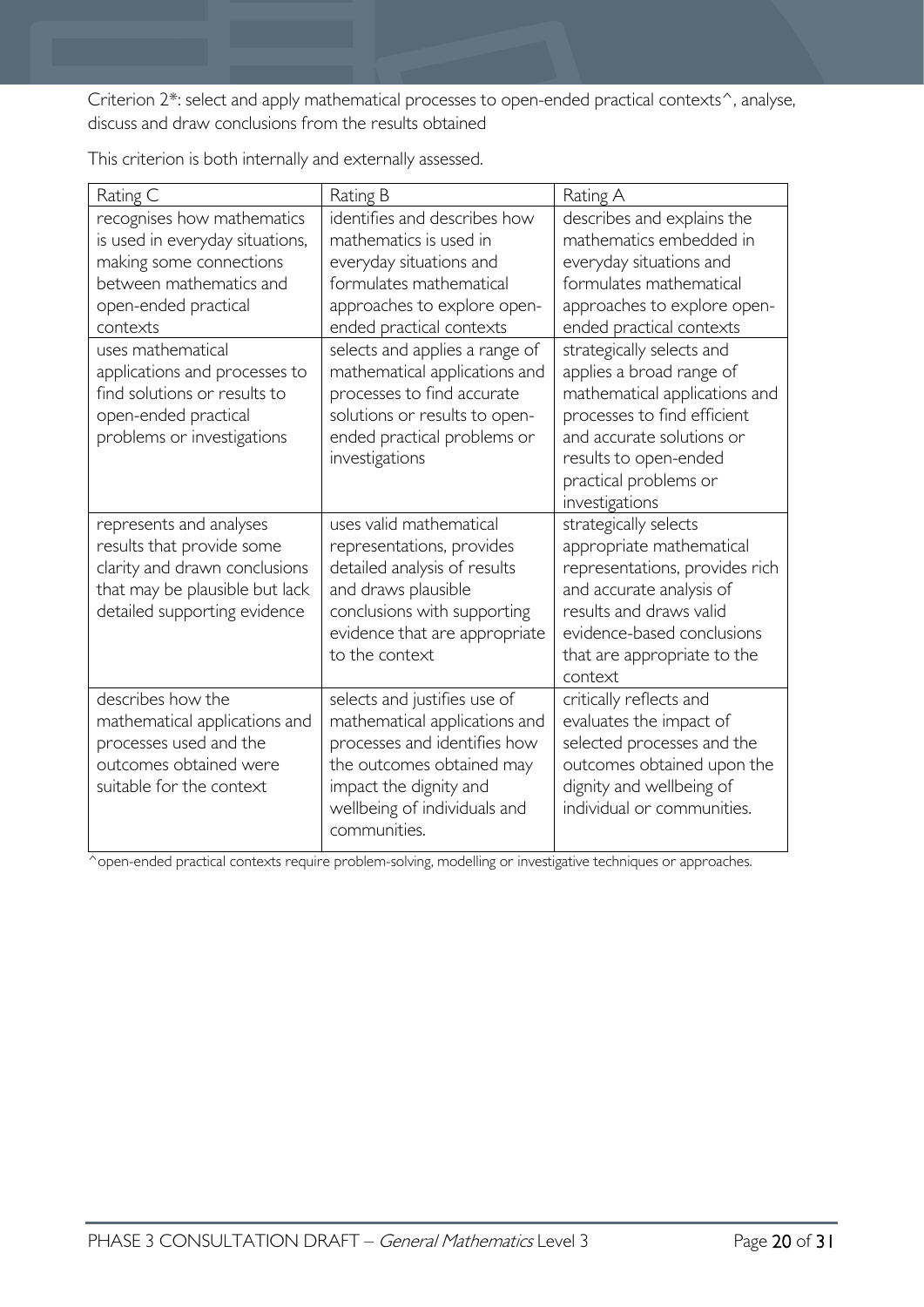Criterion 3\*: apply mathematical reasoning to develop logical arguments, explain and justify the reasonableness of solutions

| Rating C                                                                                                                | Rating B                                                                                                         | Rating A                                                                                                                                           |
|-------------------------------------------------------------------------------------------------------------------------|------------------------------------------------------------------------------------------------------------------|----------------------------------------------------------------------------------------------------------------------------------------------------|
| identifies problem elements<br>and makes inferences that<br>may be able to be tested<br>mathematically                  | identifies and explains<br>problem elements to make<br>informed inferences that can<br>be tested mathematically  | explores and links problem<br>elements to make logical<br>inferences that can be tested<br>mathematically                                          |
| forms arguments based on<br>some mathematical ideas to<br>support or refute claims and<br>identifies possible responses | develops logical mathematical<br>arguments to support or<br>refute conclusions and<br>outlines a chosen response | develops logical mathematical<br>arguments to evaluate<br>conclusions and justify a<br>response                                                    |
| describes<br>the reasonableness of the<br>results and solutions<br>to routine problems                                  | explains<br>the reasonableness of the<br>results and solutions to<br>routine and non-routine<br>problems         | evaluates and explains<br>the reasonableness of the<br>results and solutions to<br>routine and non-routine<br>problems in a variety of<br>contexts |
| identifies limitations of<br>models used when<br>developing solutions<br>to routine problems.                           | identifies and explains<br>limitations of models used<br>when developing solutions<br>to routine problems.       | identifies and explains the<br>validity and limitations of<br>models used when<br>developing solutions to<br>routine and non-routine<br>problems.  |

This criterion is both internally and externally assessed.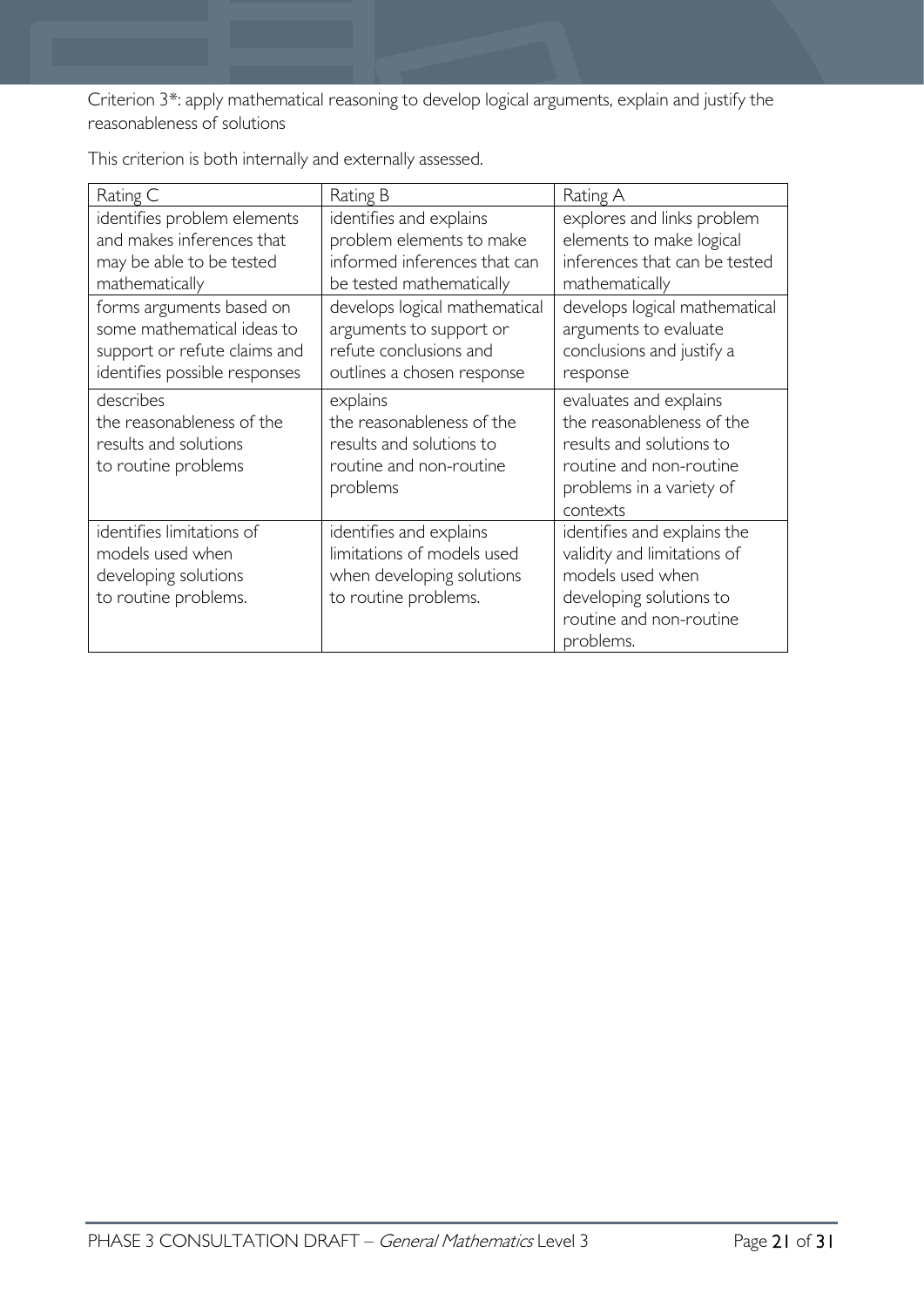Criterion 4: communicate and represent mathematical information and apply mathematical conventions

| Rating C                                                                                                                                                                    | Rating B                                                                                                                                                                                       | Rating A                                                                                                                                                                                                                   |
|-----------------------------------------------------------------------------------------------------------------------------------------------------------------------------|------------------------------------------------------------------------------------------------------------------------------------------------------------------------------------------------|----------------------------------------------------------------------------------------------------------------------------------------------------------------------------------------------------------------------------|
| communicates mathematical<br>and statistical arguments<br>using appropriate language                                                                                        | communicates<br>reasoned mathematical and<br>statistical judgments and<br>arguments using appropriate<br>language                                                                              | communicates reasoned<br>mathematical and statistical<br>judgments and arguments using<br>appropriate and concise<br>language                                                                                              |
| uses mathematical<br>conventions, systems and<br>constructs based on<br>definitions and rules when<br>prompted                                                              | uses mathematical<br>conventions, systems and<br>constructs including<br>manipulation and use of<br>symbolic expressions and<br>rules appropriately on most<br>occasions                       | uses mathematical conventions,<br>systems and constructs<br>including manipulation and use<br>of symbolic expressions, rules<br>and formal systems accurately<br>and purposefully                                          |
| represents and interprets<br>mathematical and statistical<br>information in numerical,<br>graphical and symbolic form<br>in routine problems with and<br>without technology | represents and interprets<br>mathematical and statistical<br>information in numerical.<br>graphical and symbolic form<br>in routine and non-routine<br>problems with and without<br>technology | represents and interprets<br>mathematical and statistical<br>information in numerical,<br>graphical and symbolic form in<br>routine and non-routine<br>problems in a variety of<br>contexts with and without<br>technology |
| considers how culture,<br>context and experience may<br>impact perception when<br>expressing ideas.                                                                         | considers culture, context<br>and experience and provides<br>multiple perspectives when<br>expressing ideas.                                                                                   | considers culture, context and<br>experience, empathises with<br>others and develops multiple<br>perspectives when expressing<br>ideas.                                                                                    |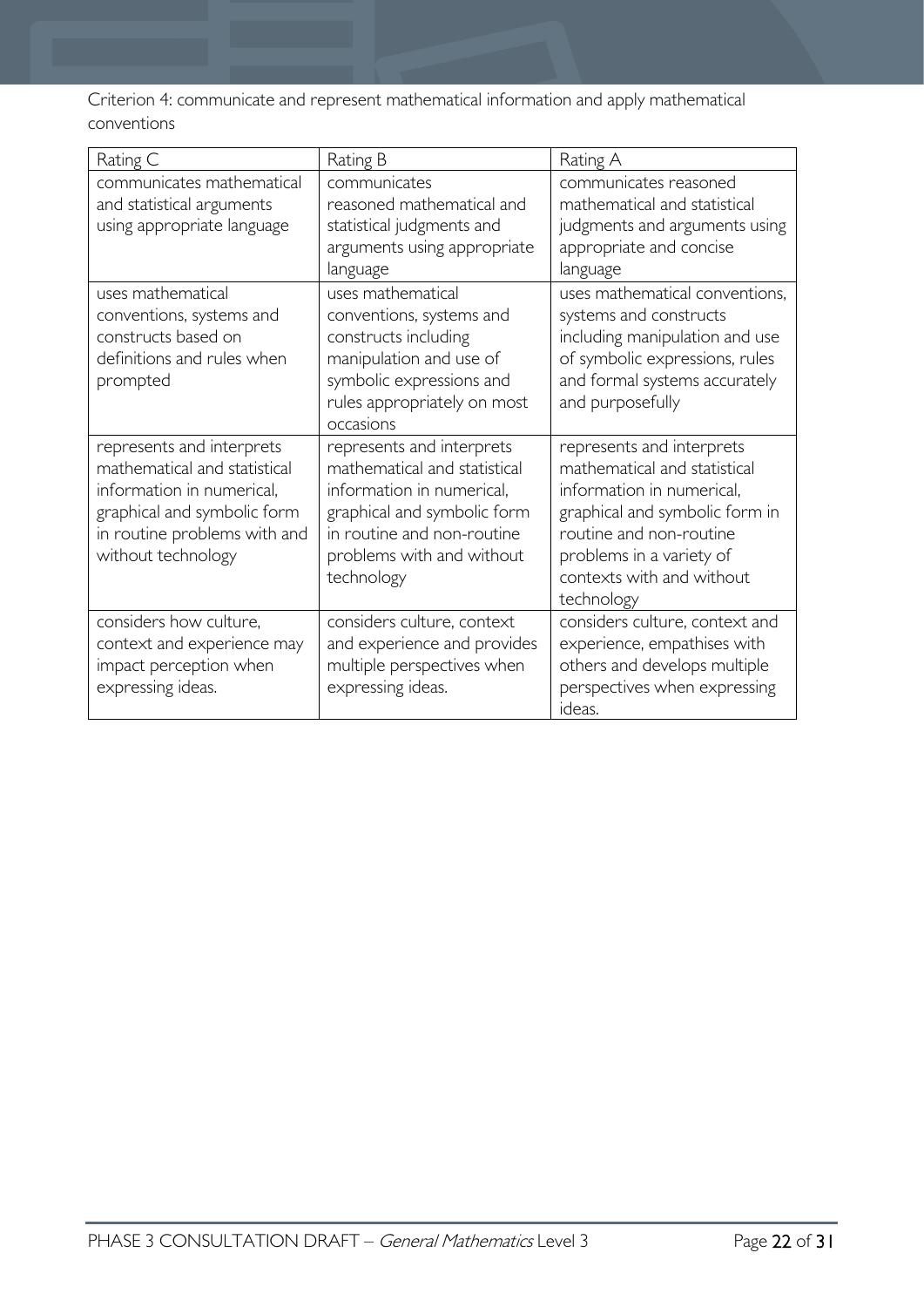Criterion 5: interpret mathematical objects and information in a variety of contexts and evaluate the effectiveness of its use

| Rating C                                                                                                                                                                                                                                                                                                    | Rating B                                                                                                                                                                                                                                                                                                                                            | Rating A                                                                                                                                                                                                                                                                                                                              |
|-------------------------------------------------------------------------------------------------------------------------------------------------------------------------------------------------------------------------------------------------------------------------------------------------------------|-----------------------------------------------------------------------------------------------------------------------------------------------------------------------------------------------------------------------------------------------------------------------------------------------------------------------------------------------------|---------------------------------------------------------------------------------------------------------------------------------------------------------------------------------------------------------------------------------------------------------------------------------------------------------------------------------------|
| explores routine familiar<br>practical problems or<br>scenarios and frames them in<br>mathematical terms                                                                                                                                                                                                    | interprets routine familiar<br>and complex familiar practical<br>problems or scenarios and<br>frames them in mathematical<br>terms                                                                                                                                                                                                                  | interprets complex familiar<br>and non-familiar practical<br>problems or scenarios and<br>frames them in mathematical<br>terms                                                                                                                                                                                                        |
| identifies situations where<br>mathematical information has<br>been used to support<br>decision-making within<br>cultural, environmental,<br>political or economic systems<br>accesses, manages and<br>acknowledges information<br>from digital and non-digital<br>sources to develop<br>mathematical ideas | analyses various ways that<br>mathematical information has<br>been used to support<br>decision-making within<br>cultural, environmental,<br>political or economic systems<br>accesses, synthesises and<br>appropriately acknowledges<br>information taken from a<br>variety of digital and non-<br>digital sources to develop<br>mathematical ideas | evaluates how mathematical<br>information has been used to<br>support decision-making<br>within cultural,<br>environmental, political or<br>economic systems<br>evaluates authenticity,<br>reliability and validity of<br>information taken from a<br>variety of digital and non-<br>digital sources to develop<br>mathematical ideas |
| identifies and describes how<br>the use of technology can<br>affect outcomes obtained in<br>routine contexts.                                                                                                                                                                                               | identifies and discusses the<br>inputs and outputs of<br>technology and describes<br>how the use of technology<br>can affect outcomes obtained<br>in simple non-routine<br>contexts.                                                                                                                                                                | interprets and evaluates the<br>inputs and outputs of<br>technology, including critically<br>reflecting on and evaluating<br>the technology used and the<br>outcomes obtained relative<br>to personal, contextual and<br>real-world implications.                                                                                     |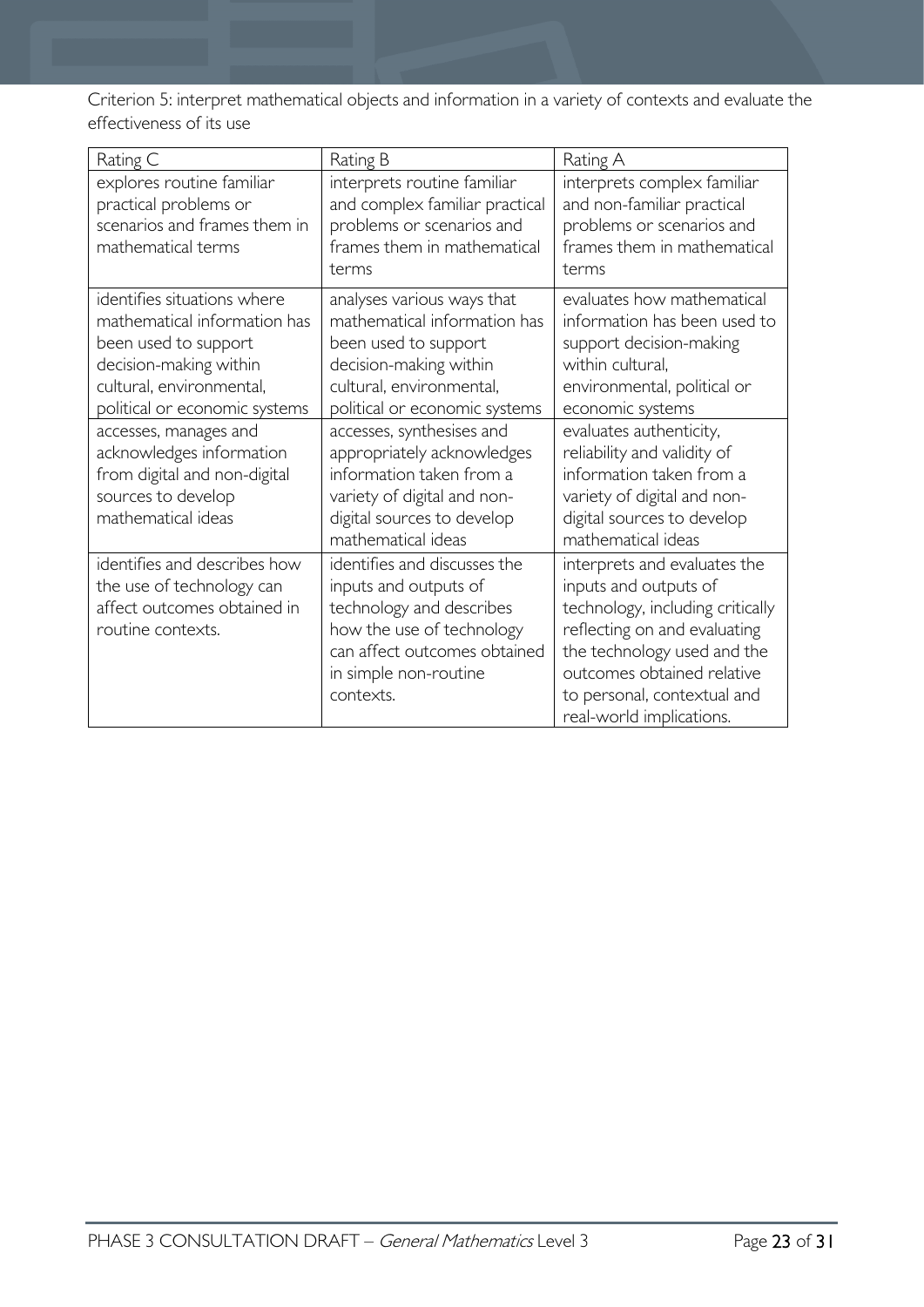Criterion 6: manage self, take responsibility for their own learning and evaluate their mathematical development

| Rating C                                                                                                                                                  | Rating B                                                                                                                                                           | Rating A                                                                                                                                                                                                 |
|-----------------------------------------------------------------------------------------------------------------------------------------------------------|--------------------------------------------------------------------------------------------------------------------------------------------------------------------|----------------------------------------------------------------------------------------------------------------------------------------------------------------------------------------------------------|
| recognises own learning<br>strengths and weaknesses<br>and establishes processes to<br>plan, monitor and assess<br>one's understanding and<br>performance | analyses own learning<br>strengths and weaknesses in<br>order to establish processes<br>used to plan, monitor and<br>assess one's understanding<br>and performance | critically reflects upon own<br>learning strengths and<br>weaknesses in order to<br>establish processes used to<br>plan, monitor and assess<br>one's understanding and<br>performance                    |
| sets goals and timelines and<br>monitors with support                                                                                                     | monitors and analyses<br>progress towards meeting<br>goals and timelines                                                                                           | monitors and evaluates<br>progress towards meeting<br>goals and timelines, and plans<br>future actions                                                                                                   |
| shows some ability to<br>organise and plan in order to<br>manage resources and<br>complete set tasks                                                      | displays organisational,<br>planning and self-<br>management skills to manage<br>resources and consistently<br>complete tasks                                      | selects and displays effective<br>organisational, planning and<br>self-management skills to<br>manage resources and<br>complete all learning tasks                                                       |
| is generally positive and with<br>support will persevere<br>through challenges.                                                                           | demonstrates a positive<br>disposition, can adapt to new<br>situations and generally<br>displays perseverance and<br>resilience and seeks help as<br>required.     | demonstrates optimism,<br>flexibility and resilience when<br>adapting to new situations<br>and transitions including<br>persevering through<br>challenges and seeking help<br>appropriately as required. |

# <span id="page-23-0"></span>Quality Assurance

• This will be determined by TASC at time of accreditation.

# <span id="page-23-1"></span>Qualifications and Award Requirements

The final award will be determined by the Office of Tasmanian Assessment, Standards and Certification from the 9 ratings (6 ratings from the internal assessment and 3 ratings from the external assessment).

The minimum requirements for an award in *General Mathematics* Level 3 are as follows:

EXCEPTIONAL ACHIEVEMENT (EA) 8'A' ratings, 1 'B' rating (2 'A' ratings, 1 'B' rating from external assessment)

### HIGH ACHIEVEMENT (HA)

4 'A' ratings, 4 'B' ratings, 1 'C' ratings (1 'A' rating, 1 'B' rating and 1 'C' rating from external assessment)

COMMENDABLE ACHIEVEMENT (CA) 4 'B' ratings, 4 'C' ratings (1 'B' ratings, 2 'C' ratings from external assessment)

SATISFACTORY ACHIEVEMENT (SA) 7 'C' ratings (2 'C' ratings from external assessment)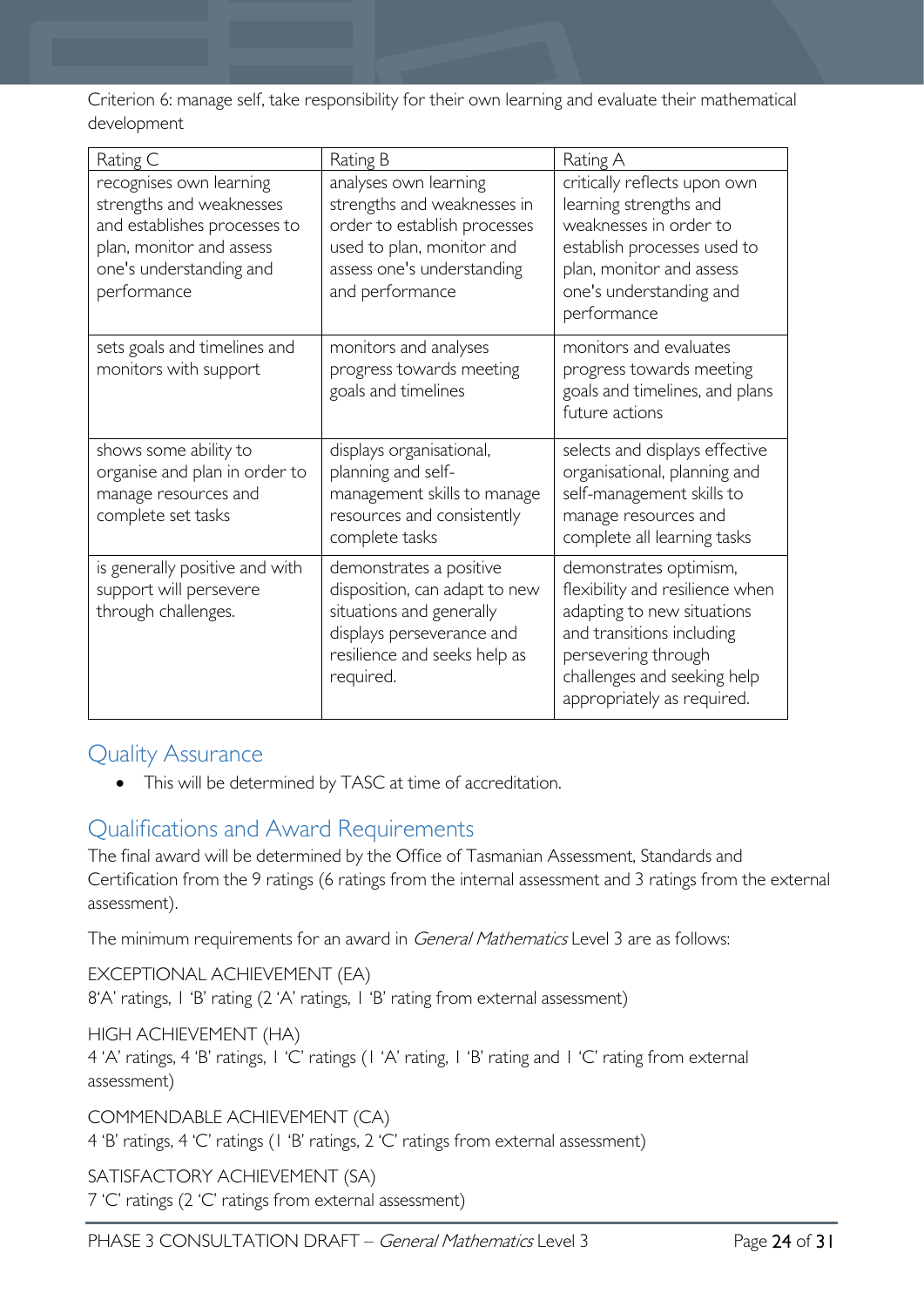# PRELIMINARY ACHIEVEMENT (PA) 5 'C' ratings

A learner who otherwise achieves the ratings for a CA (Commendable Achievement) or SA (Satisfactory Achievement) award but who fails to show any evidence of achievement in one or more criteria ('z' notation) will be issued with a PA (Preliminary Achievement) award.

# <span id="page-24-0"></span>Course Evaluation

• This will be confirmed by time of accreditation.

# <span id="page-24-1"></span>Course Developer

This course has been developed by the Department of Education's Years 9 to 12 Learning Unit in collaboration with Catholic Education Tasmania and Independent Schools Tasmania.

# <span id="page-24-2"></span>Accreditation and Version History

• Details to be determined by TASC at time of accreditation.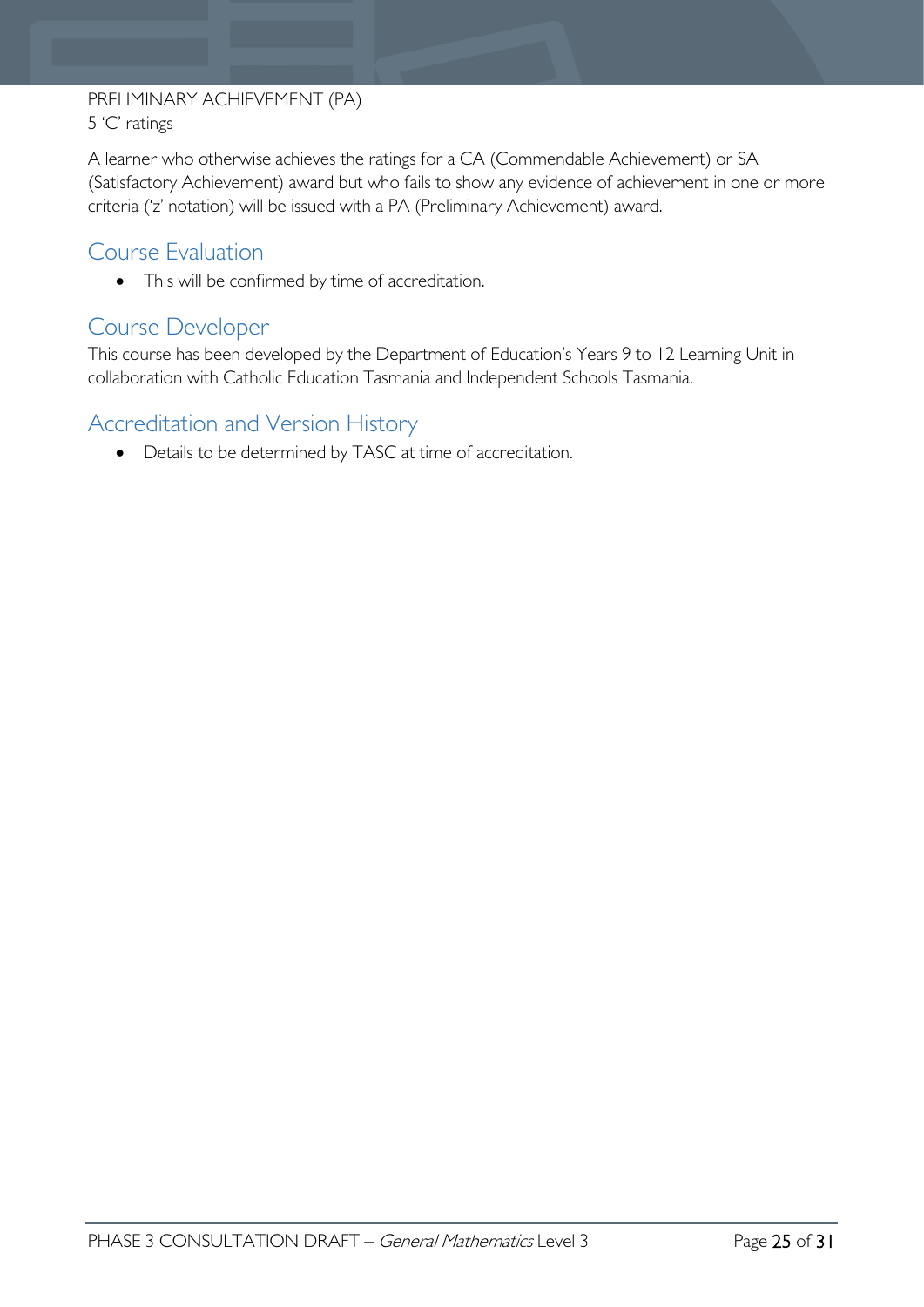# Appendix 1 - Line of Sight



<span id="page-25-0"></span>

|    | Learning Outcomes                                                                                                                                                                                    | <b>Course Content</b> | Work<br>Requirements | Criteria       | <b>Standards</b> | General<br>Capabilities<br>'GC) |
|----|------------------------------------------------------------------------------------------------------------------------------------------------------------------------------------------------------|-----------------------|----------------------|----------------|------------------|---------------------------------|
|    | Define and explain key knowledge and concepts and apply a range of<br>related mathematical techniques and procedures to solve practical<br>problems from a range of everyday and real-life contexts. | Module 1, 2, 3        | Module 1, 2, 3       | C              | $E$ 1, 2, 3, 4   | GC:<br>国 弱 法<br><u>ල</u> ය      |
|    | Select and apply mathematical processes to open-ended practical<br>contexts, analyse and discuss the obtained results.                                                                               | Module 1, 2, 3        | Module 1, 2, 3       | C <sub>2</sub> | $E$ 1, 2, 3, 4   | GC:<br>国盟法<br>G:                |
| 3. | Apply mathematical reasoning to develop logical arguments, explain and<br>justify the reasonableness of solutions.                                                                                   | Module 1, 2, 3        | Module 1, 2, 3       | C <sub>3</sub> | $E$ 1, 2, 3, 4   | GC:<br>뜷<br>冒<br>G:             |
| 4. | Communicate and represent mathematical information and apply<br>mathematical conventions.                                                                                                            | Module                | Module               | C <sub>4</sub> | $E$ 1, 2, 3, 4   | GC:<br>⊫                        |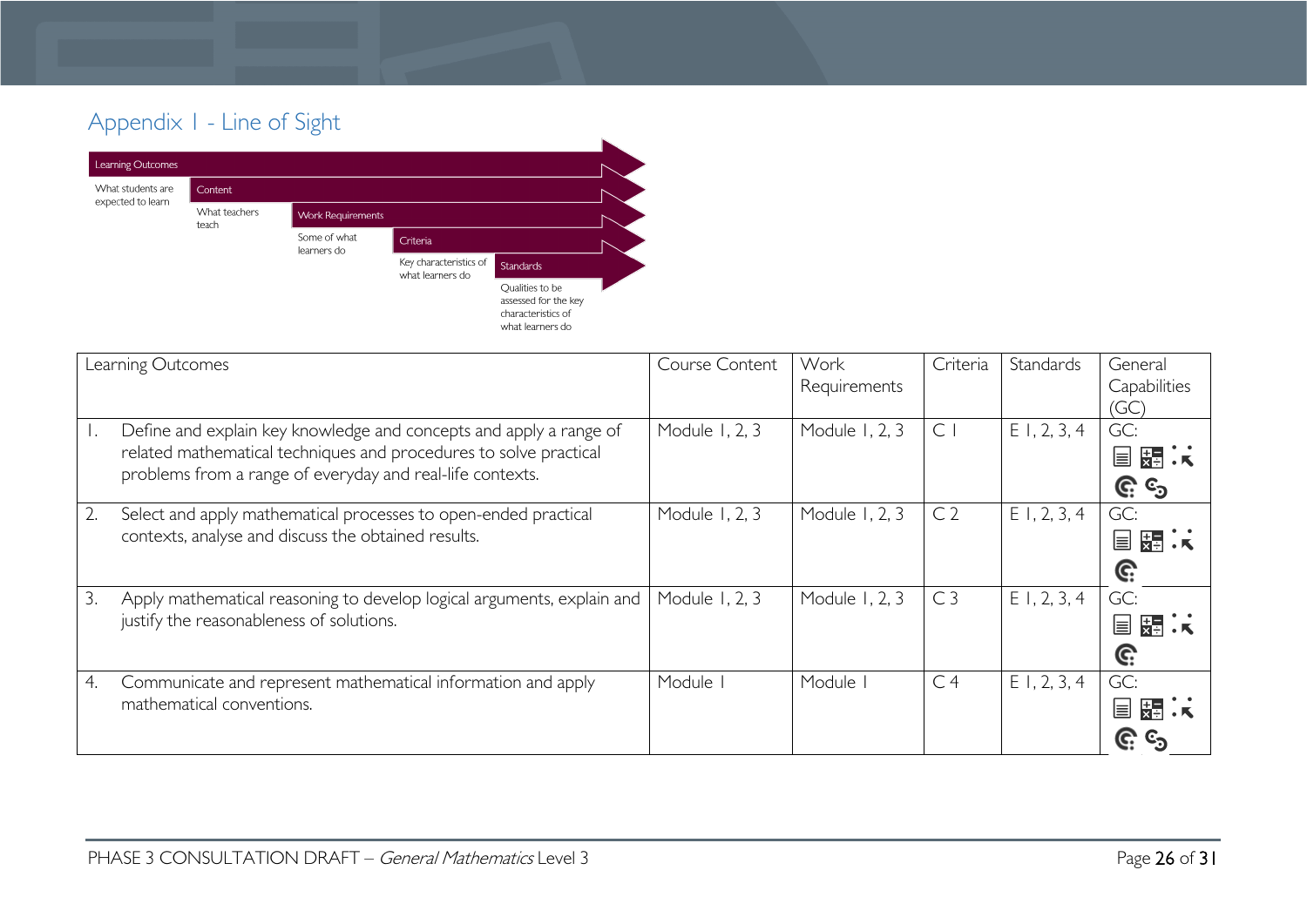| Interpret mathematical objects and information in a variety of contexts<br>and evaluate the effectiveness of its use. | Module 2 | Module 2 | C <sub>5</sub> | E1, 2, 3<br>$\overline{4}$ | GC:<br>装置<br>目<br>$\mathbf{c}_\mathbf{3}$ |
|-----------------------------------------------------------------------------------------------------------------------|----------|----------|----------------|----------------------------|-------------------------------------------|
| Manage self, take responsibility for their own learning and evaluate<br>their mathematical development.               | Module 3 | Module 3 | C <sub>6</sub> | E1, 2, 3, 4                | GC:<br>出 G<br>益                           |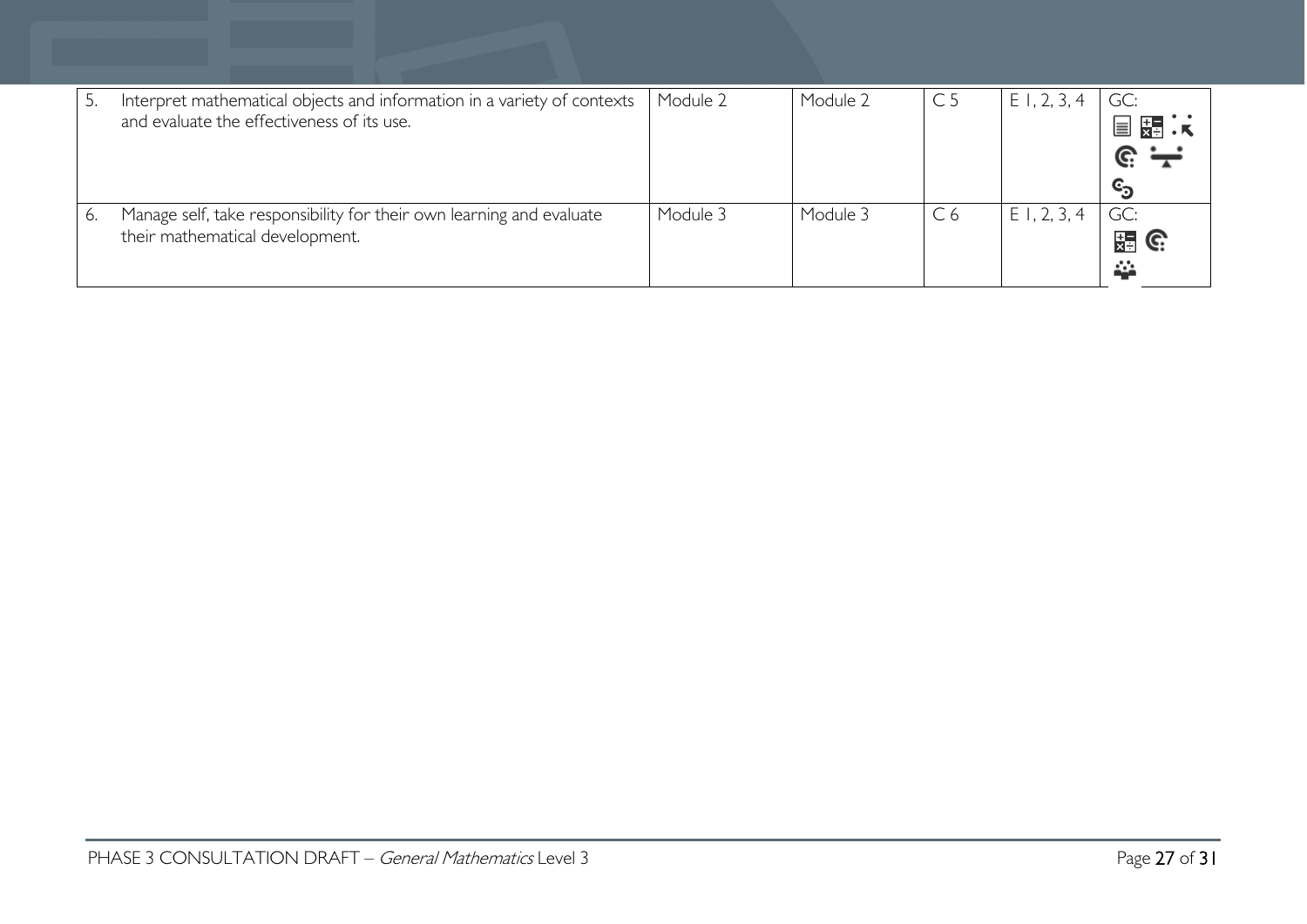# <span id="page-27-0"></span>Appendix 2 - Alignment to Curriculum Frameworks

# <span id="page-27-1"></span>Links to Foundation to Year 10:

The General Mathematics suite provides students with a breadth of mathematical and statistical experience that encompasses and builds on all three strands of the F-10 curriculum.

### <span id="page-27-2"></span>Alignment to Australian Curriculum Senior Secondary Framework:

A vast majority of content in this course is drawn from Unit 3 and Unit 4 of the Australian Curriculum Framework: General Mathematics.

Unit 3 has three topics: 'Bivariate data analysis', 'Growth and decay in sequences', and 'Graphs and networks'. 'Bivariate data analysis' introduces students to some methods for identifying, analysing and describing associations between pairs of variables, including using the least-squares method as a tool for modelling and analysing linear associations. The content is to be taught within the framework of the statistical investigation process. 'Growth and decay in sequences' employs recursion to generate sequences that can be used to model and investigate patterns of growth and decay in discrete situations. These sequences find application in a wide range of practical situations, including modelling the growth of a compound interest investment, the growth of a bacterial population or the decrease in the value of a car over time. Sequences are also essential to understanding the patterns of growth and decay in loans and investments that are studied in detail in Unit 4. 'Graphs and networks' introduces students to the language of graphs and the way in which graphs, represented as a collection of points and interconnecting lines, can be used to analyse everyday situations such as a rail or social network.

Unit 4 has three topics: 'Time series analysis', 'Loans, investments and annuities', and 'Networks and decision mathematics'. 'Time series analysis' continues students' study of statistics by introducing them to the concepts and techniques of time series analysis. The content is to be taught within the framework of the statistical investigation process. 'Loans and investments' aims to provide students with sufficient knowledge of financial mathematics to solve practical problems associated with taking out or refinancing a mortgage and making investments. 'Networks and decision mathematics' uses networks to model and aid decision making in practical situations.

Additionally, the topic 'Counting and probability' is aligned to the content described in the Australian Curriculum Framework Mathematical Methods Unit 1, Topic 3. This enables study of probability and statistics with a review of the fundamentals of probability, and the introduction of the concepts of conditional probability and independence.

# <span id="page-27-3"></span>Appendix 3 - Work Requirements

# <span id="page-27-4"></span>Combined Modules 1 and 2 Work Requirements Specifications

The work requirements for modules 1 and 2 require learners to employ mathematical modelling and/or problem-solving processes to investigate open-ended contexts.

These processes are defined as follows:

### Mathematical modelling

Mathematical modelling is the process of using mathematical constructs, structures and techniques to represent and describe a real-world context or system, in a simple and concise way that enables one to investigate features and characteristics of its behaviour, analyse particular aspects or solve problems of interest, and to make predictions related to the context or system.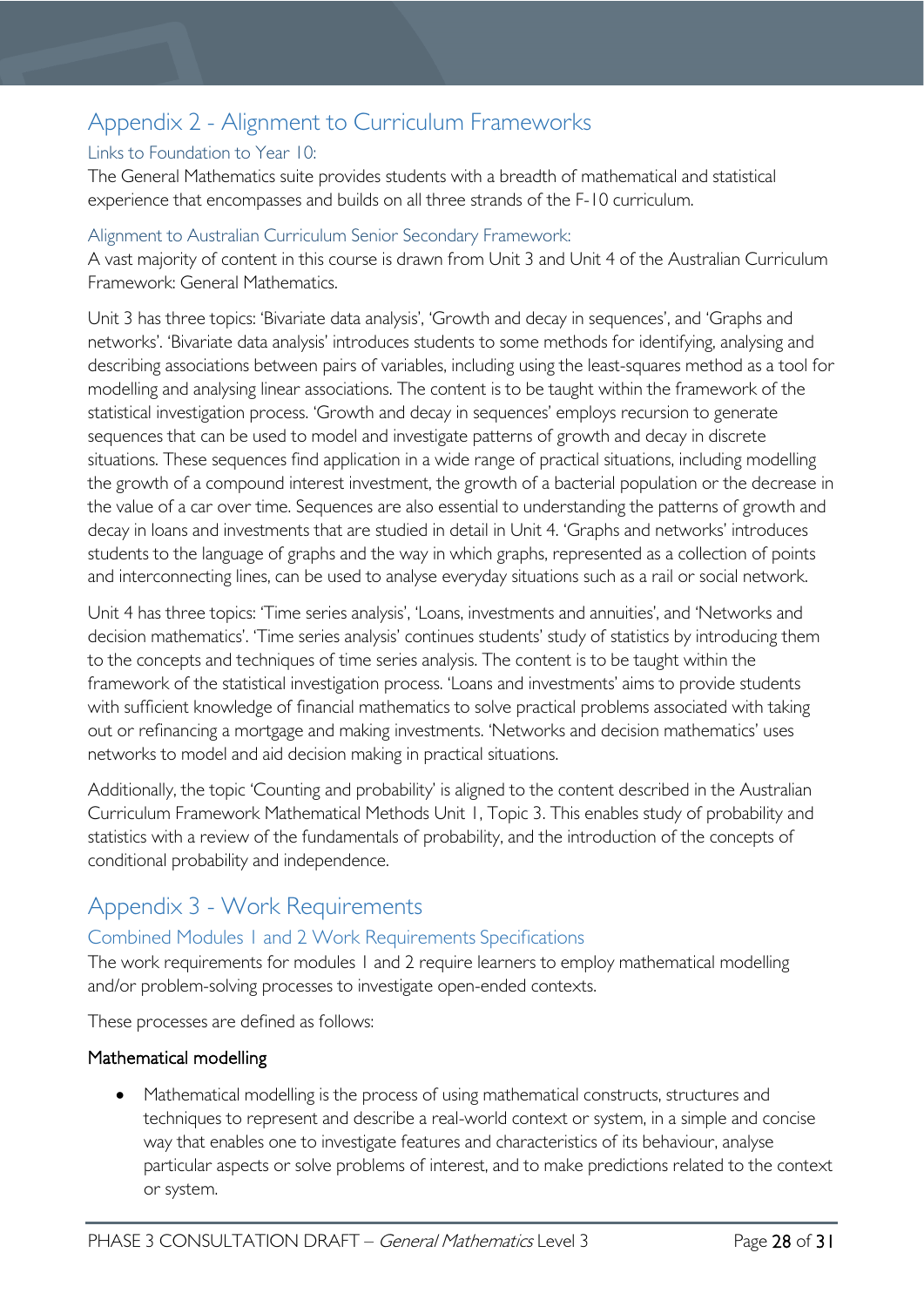• A simple diagrammatic representation of the mathematical modelling process is shown below.



### Problem-solving:

- Problem solving is a process that occurs in a context where a question, task or issue needs to be solved or resolved, and there is a motivation, but not yet the means, to do so.
- Questions or tasks for which there are already recognised methods or approaches for solution or resolution, do not require problem-solving in this sense.
- In mathematics problems are generated from questions, conjectures and hypotheses within and across areas of study. New problems may arise in their own right, or as a variation, reformulation, extension or generalisation of a known problem or class of problems.
- A simple diagrammatic representation of the problem-solving process, adapted from How to Solve It (Polya, 1945, Princeton University Press) follows.



• Mathematical modelling and problem-solving are complementary processes. Developing a model may be a strategy that is employed to solve a problem, and problem-solving may be required in developing and applying aspects of a model.

# <span id="page-28-0"></span>Module 1 Work Requirements Specifications

Focus Area: Discipline-based study Title of Work Requirement: Mathematical modelling and/or problem-solving task 1

# Mode /Format: External response

Learning Outcomes: 1,2,3,5

Description: Learners will engage in problem solving and/or mathematical modelling of a real-world context involving growth and decay in sequences, graphs and networks or critical path analysis. In preparation and alongside this task it is likely that shorter practical activities will be engaged. These are designed to support the depth of understanding and engagement in the extended response. **Size:** Maximum of 1500 words (and supporting mathematical calculations) – 8 to 10 hours of class time including support tasks.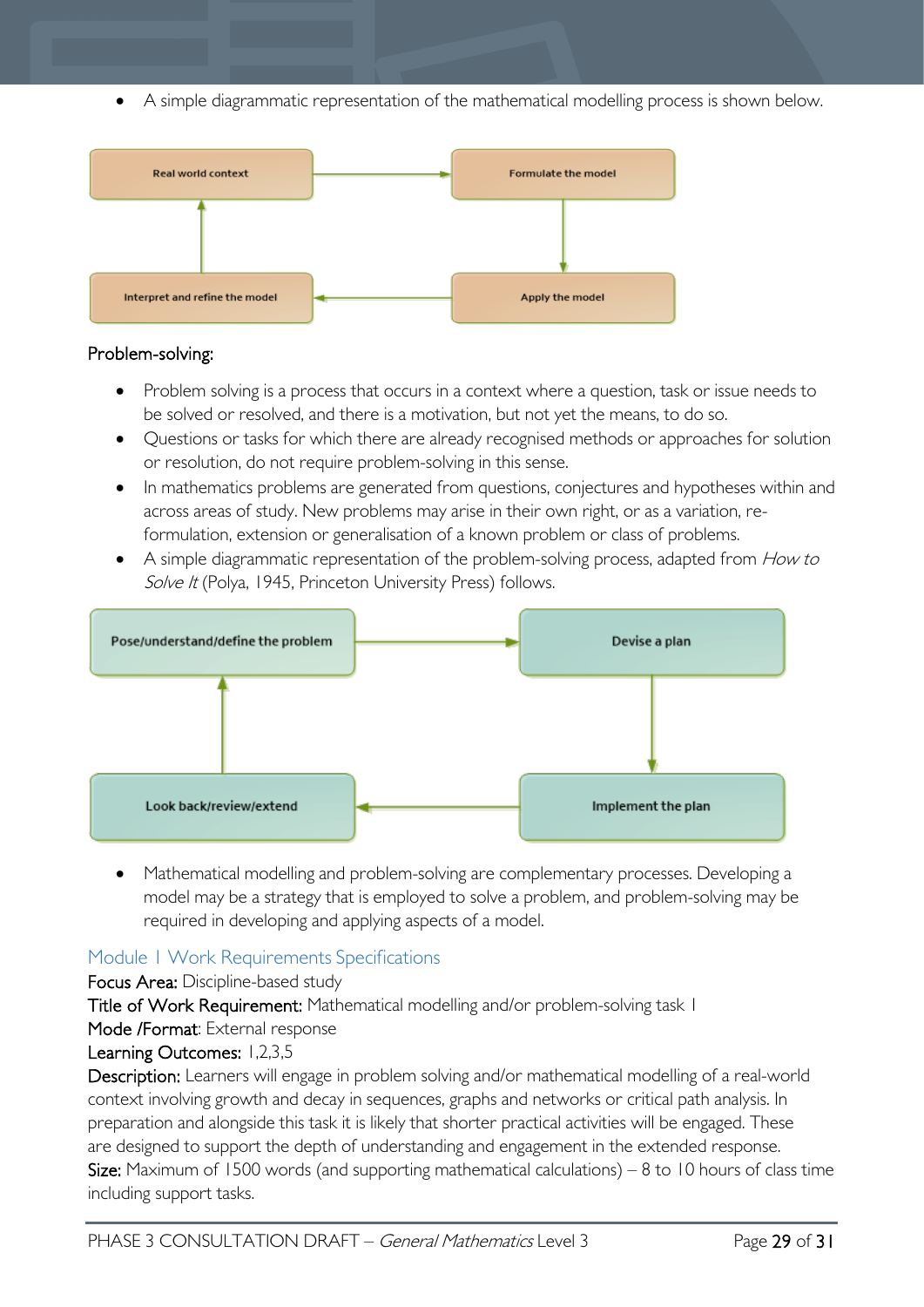### **Timing:** No specified timing

External agencies: Involvement at teacher discretion

#### Relevant Criterion/criteria:

- Criterion 1: elements 1, 2, 3 and where relevant 4
- Criterion 2: all standard elements
- Criterion 3: all standard elements
- Criterion 5: all standard elements

# <span id="page-29-0"></span>Module 2 Work Requirements Specifications

### Focus Area: Discipline-based study

Title of Work Requirement: Mathematical modelling and/or problem-solving task 2

Mode /Format: Extended response

### Learning Outcomes: 1,2,3,6

Description: Learners will engage in problem solving and/or mathematical modelling of a real-world context involving growth and decay in sequences, graphs and networks or critical path analysis. In preparation and alongside this task it is likely that shorter practical activities will be engaged. These are designed to support the depth of understanding and engagement in the extended response. **Size:** Maximum of 1500 words (and supporting mathematical calculations) – 8 to 10 hours of class time including support tasks.

Timing: No specified timing

External agencies: Involvement at teacher discretion

### Relevant Criterion/criteria:

- Criterion 1: elements 1, 2, 3 and where relevant 4
- Criterion 2: all standard elements
- Criterion 3: all standard elements
- Criterion 6: all standard elements

# <span id="page-29-1"></span>Module 3 Work Requirements Specifications

### Focus Area: Discipline-based study

Title of Work Requirement: Statistical investigation

Mode /Format: Investigation

### Learning Outcomes: 1,2,3,4

Description: Learners will engage in a statistical investigation of a given data set with several variables. The task has three components of increasing complexity:

the construction, description and interpretation of data plots, including smoothed plots where time series data is used

the calculation and interpretation of summary statistics, including seasonal indices and their application where time series data is used

the modelling of linear associations, or trends where time series data is used, including the use of data transformation as appropriate.

Size: Maximum of 2000 words (and supporting mathematical calculations) or 1000 word and 10-

minute multimodal presentation – 10 -12 hours of class time.

**Timing:** No specified timing

External agencies: Involvement at teacher discretion

### Relevant Criterion/criteria:

- Criterion 1: all standard elements
- Criterion 2: all standard elements